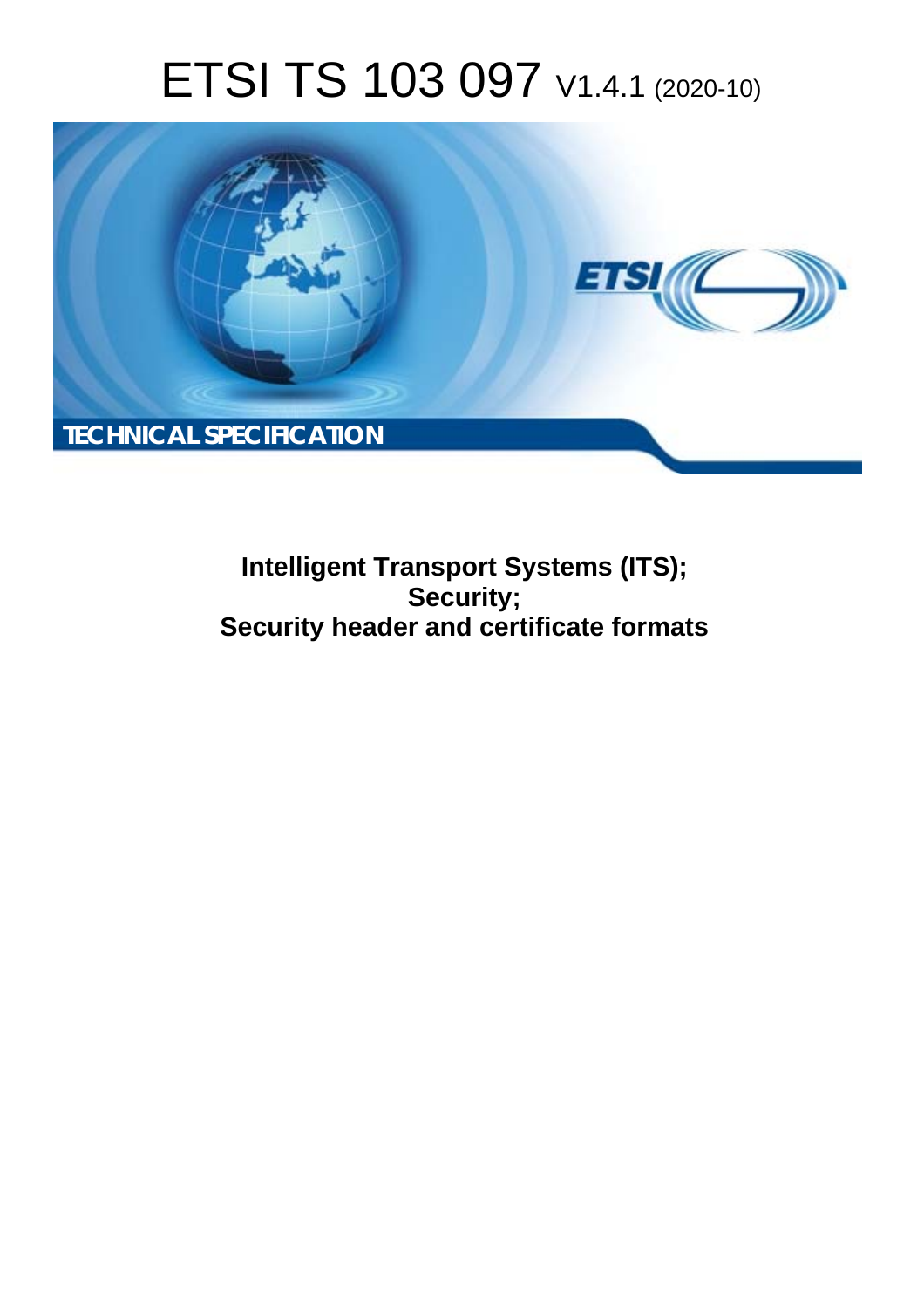Reference RTS/ITS-00557

Keywords

ITS, privacy, protocol, security

#### *ETSI*

#### 650 Route des Lucioles F-06921 Sophia Antipolis Cedex - FRANCE

Tel.: +33 4 92 94 42 00 Fax: +33 4 93 65 47 16

Siret N° 348 623 562 00017 - NAF 742 C Association à but non lucratif enregistrée à la Sous-Préfecture de Grasse (06) N° 7803/88

#### *Important notice*

The present document can be downloaded from: <http://www.etsi.org/standards-search>

The present document may be made available in electronic versions and/or in print. The content of any electronic and/or print versions of the present document shall not be modified without the prior written authorization of ETSI. In case of any existing or perceived difference in contents between such versions and/or in print, the prevailing version of an ETSI deliverable is the one made publicly available in PDF format at [www.etsi.org/deliver](http://www.etsi.org/deliver).

Users of the present document should be aware that the document may be subject to revision or change of status. Information on the current status of this and other ETSI documents is available at <https://portal.etsi.org/TB/ETSIDeliverableStatus.aspx>

If you find errors in the present document, please send your comment to one of the following services: <https://portal.etsi.org/People/CommiteeSupportStaff.aspx>

#### *Copyright Notification*

No part may be reproduced or utilized in any form or by any means, electronic or mechanical, including photocopying and microfilm except as authorized by written permission of ETSI. The content of the PDF version shall not be modified without the written authorization of ETSI. The copyright and the foregoing restriction extend to reproduction in all media.

> © ETSI 2020. All rights reserved.

**DECT™**, **PLUGTESTS™**, **UMTS™** and the ETSI logo are trademarks of ETSI registered for the benefit of its Members. **3GPP™** and **LTE™** are trademarks of ETSI registered for the benefit of its Members and of the 3GPP Organizational Partners. **oneM2M™** logo is a trademark of ETSI registered for the benefit of its Members and of the oneM2M Partners. **GSM®** and the GSM logo are trademarks registered and owned by the GSM Association.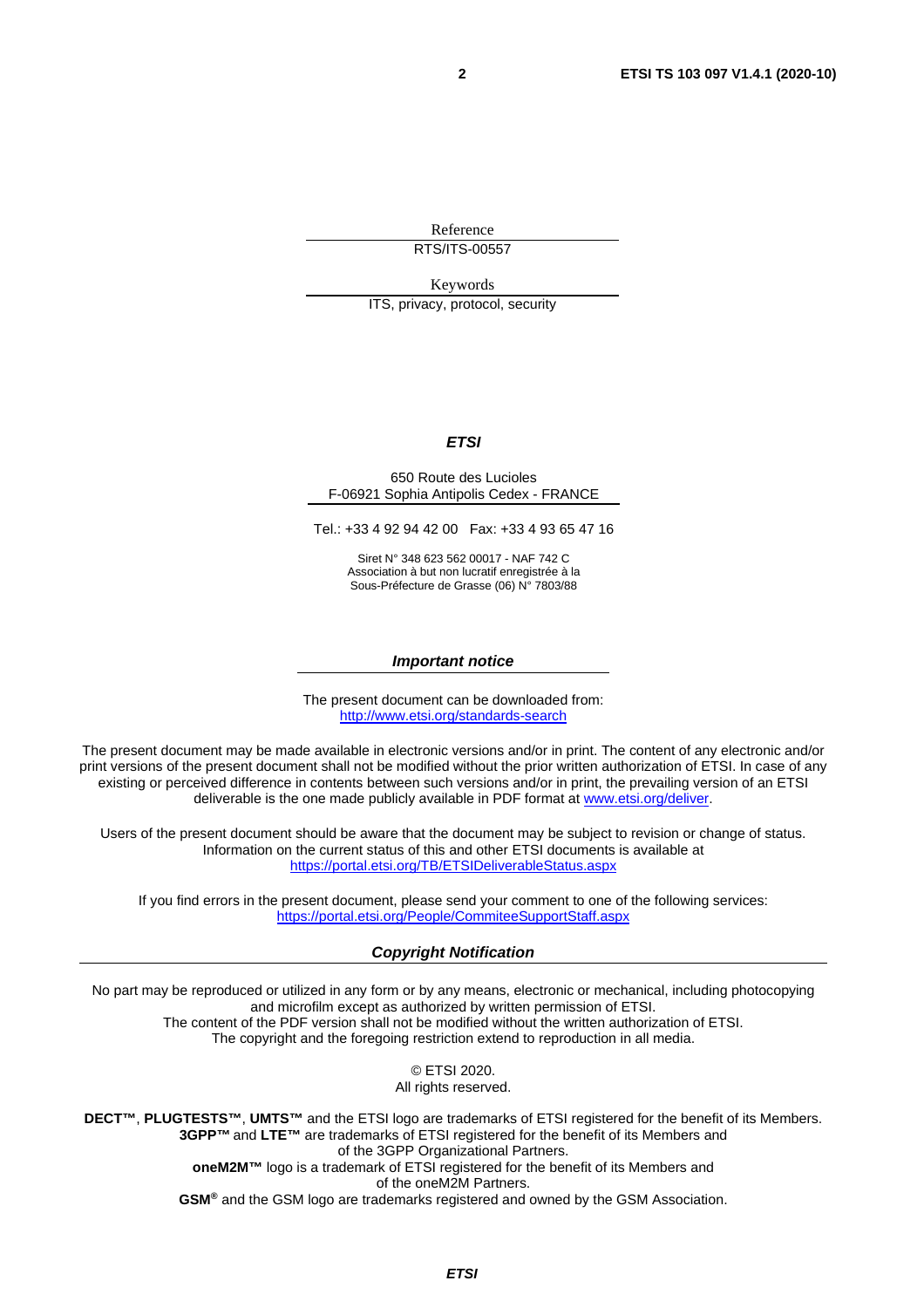# Contents

| $\mathbf{I}$ |                               |  |
|--------------|-------------------------------|--|
| 2            |                               |  |
| 2.1          |                               |  |
| 2.2          |                               |  |
| 3            |                               |  |
| 3.1          |                               |  |
| 3.2          |                               |  |
| 3.3          |                               |  |
| 4            |                               |  |
| 4.1          |                               |  |
| 4.2.         |                               |  |
| 4.2.1        |                               |  |
| 4.2.2        |                               |  |
| 5            |                               |  |
| 5.1          |                               |  |
| 5.2          |                               |  |
| 5.3          |                               |  |
| 6            |                               |  |
| 7            |                               |  |
| 7.1          |                               |  |
| 7.1.1        |                               |  |
| 7.1.2        |                               |  |
| 7.1.3        |                               |  |
| 7.1.4        |                               |  |
| 7.1.5        |                               |  |
| 7.2<br>7.2.1 |                               |  |
| 7.2.2        |                               |  |
| 7.2.3        |                               |  |
| 7.2.4        |                               |  |
| 7.2.5        |                               |  |
|              | <b>Annex A (normative):</b>   |  |
| A.1          |                               |  |
|              |                               |  |
| A.2<br>A.2.1 |                               |  |
| A.2.2        |                               |  |
|              |                               |  |
|              | <b>Annex B</b> (informative): |  |
|              |                               |  |

 $\mathbf{3}$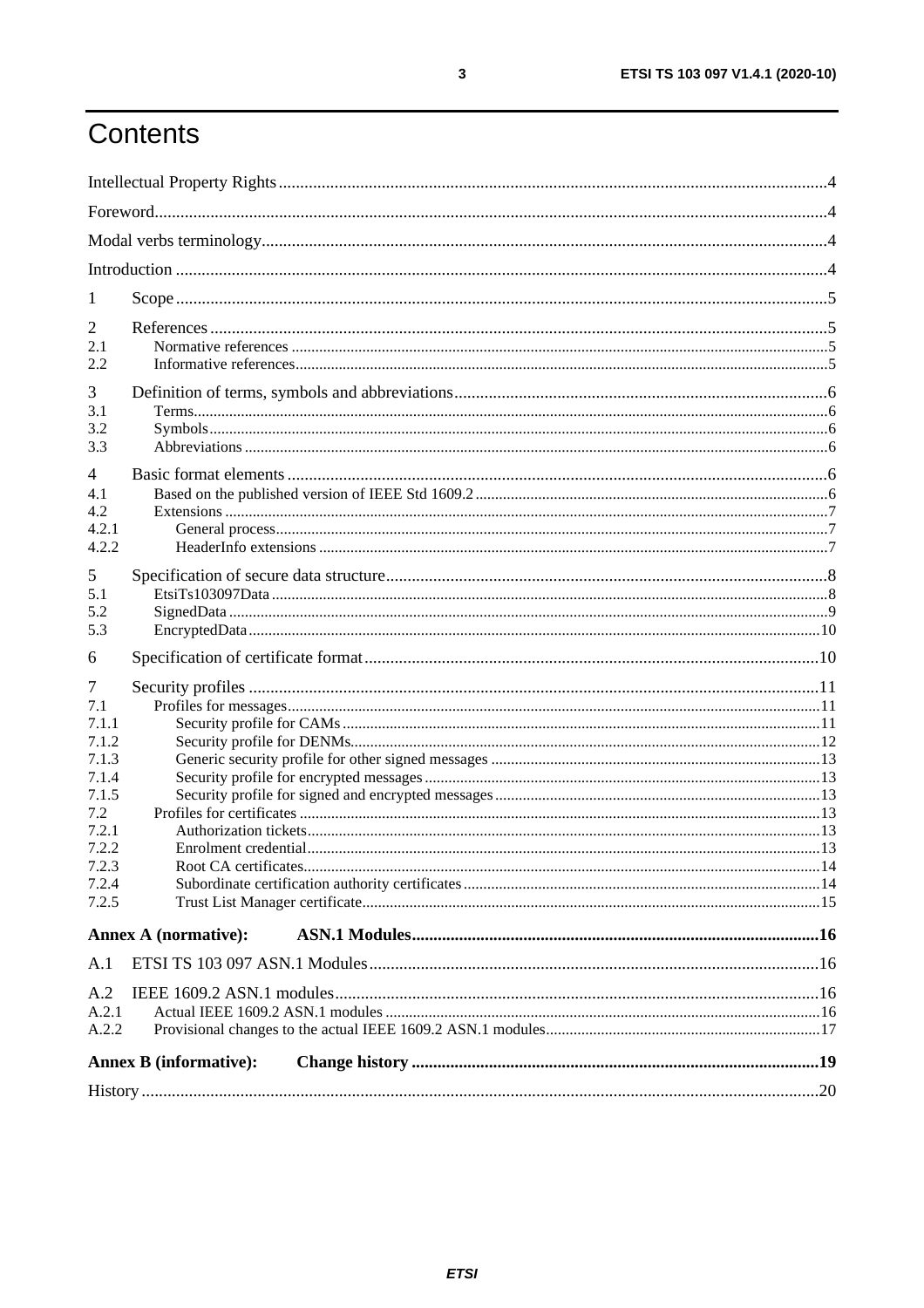# <span id="page-3-0"></span>Intellectual Property Rights

#### Essential patents

IPRs essential or potentially essential to normative deliverables may have been declared to ETSI. The information pertaining to these essential IPRs, if any, is publicly available for **ETSI members and non-members**, and can be found in ETSI SR 000 314: *"Intellectual Property Rights (IPRs); Essential, or potentially Essential, IPRs notified to ETSI in respect of ETSI standards"*, which is available from the ETSI Secretariat. Latest updates are available on the ETSI Web server [\(https://ipr.etsi.org/](https://ipr.etsi.org/)).

Pursuant to the ETSI IPR Policy, no investigation, including IPR searches, has been carried out by ETSI. No guarantee can be given as to the existence of other IPRs not referenced in ETSI SR 000 314 (or the updates on the ETSI Web server) which are, or may be, or may become, essential to the present document.

#### **Trademarks**

The present document may include trademarks and/or tradenames which are asserted and/or registered by their owners. ETSI claims no ownership of these except for any which are indicated as being the property of ETSI, and conveys no right to use or reproduce any trademark and/or tradename. Mention of those trademarks in the present document does not constitute an endorsement by ETSI of products, services or organizations associated with those trademarks.

### Foreword

This Technical Specification (TS) has been produced by ETSI Technical Committee Intelligent Transport Systems (ITS).

# Modal verbs terminology

In the present document "**shall**", "**shall not**", "**should**", "**should not**", "**may**", "**need not**", "**will**", "**will not**", "**can**" and "**cannot**" are to be interpreted as described in clause 3.2 of the [ETSI Drafting Rules](https://portal.etsi.org/Services/editHelp!/Howtostart/ETSIDraftingRules.aspx) (Verbal forms for the expression of provisions).

"**must**" and "**must not**" are **NOT** allowed in ETSI deliverables except when used in direct citation.

### Introduction

Security policies require that data structures such as messages used in Intelligent Transport Systems are secured when stored or transferred. For interoperability reasons, a common format for secure data structures featuring security headers and public key certificates needs to be provided.

The present document provides these definitions as a profile of the base standard IEEE Std 1609.2 ™-2016 [\[1](#page-4-0)] and its amendments IEEE 1609.2a™-2017 and IEEE Std 1609.2b™-2019. A profile makes use of the definitions in the base standard and defines the use of particular subsets or options available in the base standard. This implies that the present document is to be read and interpreted together with that base standard.

From time to time, new versions of the present document may be published that extend IEEE Std 1609.2™ [\[1](#page-4-0)] data types using ASN.1 extension mechanisms to define ETSI originated extensions that are not necessarily endorsed by IEEE.

The present document contains material from IEEE Std 1609.2™-2016 [\[1](#page-4-0)] and its amendment(s), reprinted with permission from IEEE, and Copyright © 2016.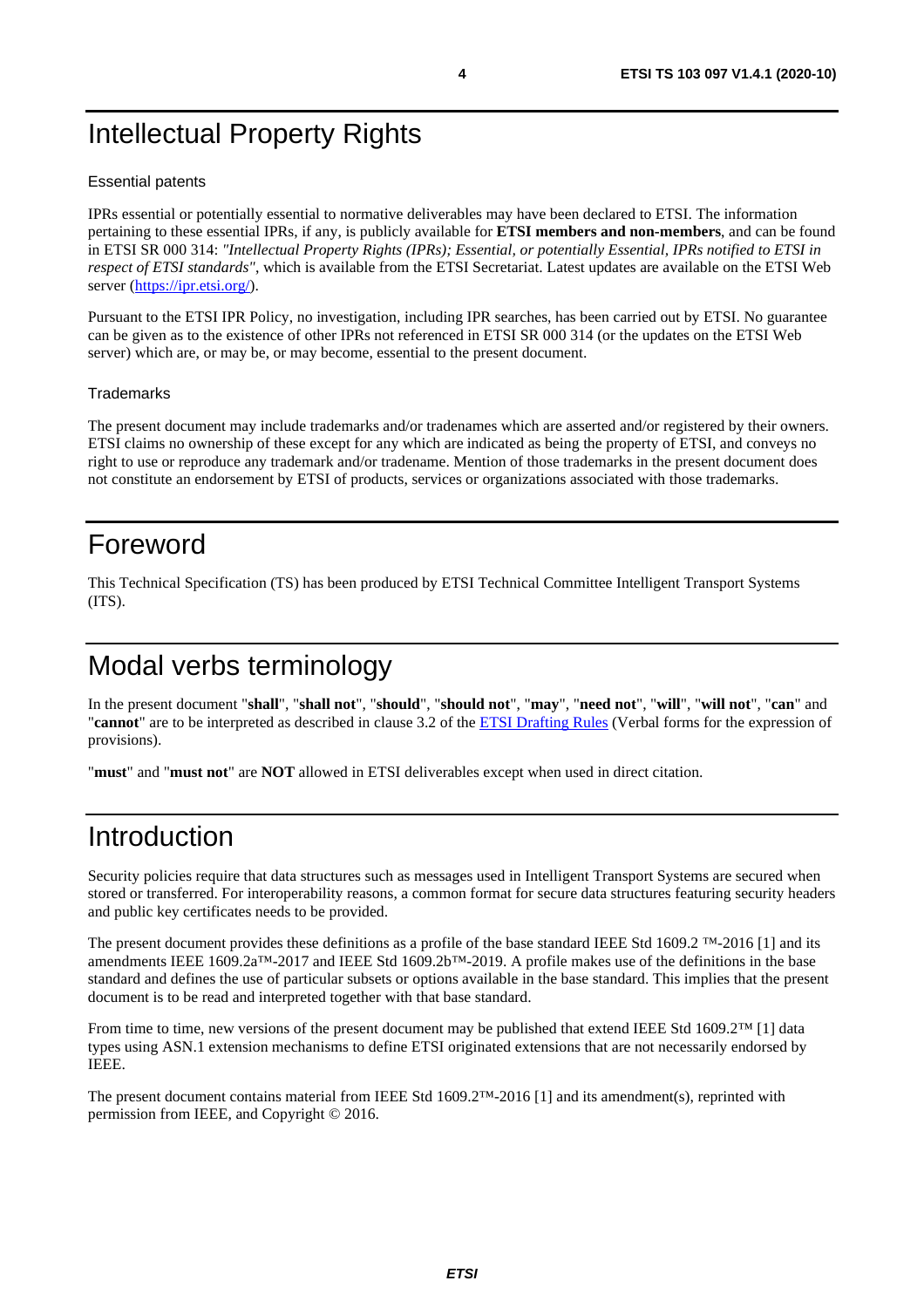### <span id="page-4-0"></span>1 Scope

The present document specifies the secure data structure including header and certificate formats for Intelligent Transport Systems.

### 2 References

### 2.1 Normative references

References are either specific (identified by date of publication and/or edition number or version number) or non-specific. For specific references, only the cited version applies. For non-specific references, the latest version of the referenced document (including any amendments) applies.

Referenced documents which are not found to be publicly available in the expected location might be found at <https://docbox.etsi.org/Reference>.

NOTE: While any hyperlinks included in this clause were valid at the time of publication, ETSI cannot guarantee their long term validity.

The following referenced documents are necessary for the application of the present document.

| $\lceil 1 \rceil$ | IEEE Std 1609.2 <sup>TM</sup> -2016 including amendments IEEE Std 1609.2a <sup>TM</sup> -2017 and IEEE Std |
|-------------------|------------------------------------------------------------------------------------------------------------|
|                   | 1609.2b™-2019: "IEEE Standard for Wireless Access in Vehicular Environments -- Security                    |
|                   | Services for Applications and Management Messages".                                                        |

- [2] ETSI TS 102 965: "Intelligent Transport Systems (ITS); Application Object Identifier (ITS-AID); Registration".
- [3] Recommendation ITU-T X.696 (08/2015): "Information technology ASN.1 encoding rules: Specification of Octet Encoding Rules (OER)".

### 2.2 Informative references

References are either specific (identified by date of publication and/or edition number or version number) or non-specific. For specific references, only the cited version applies. For non-specific references, the latest version of the referenced document (including any amendments) applies.

NOTE: While any hyperlinks included in this clause were valid at the time of publication, ETSI cannot guarantee their long term validity.

The following referenced documents are not necessary for the application of the present document but they assist the user with regard to a particular subject area.

- [i.1] ETSI TS 102 940: "Intelligent Transport Systems (ITS); Security; ITS communications security architecture and security management".
- [i.2] ETSI TS 102 941: "Intelligent Transport Systems (ITS); Security; Trust and Privacy Management".
- [i.3] ETSI TS 103 601: "Intelligent Transport Systems (ITS); Security; Security management messages communication requirements and distribution protocols".
- [i.4] CPOC protocol.

NOTE: Available at<https://cpoc.jrc.ec.europa.eu/Documentation.html>.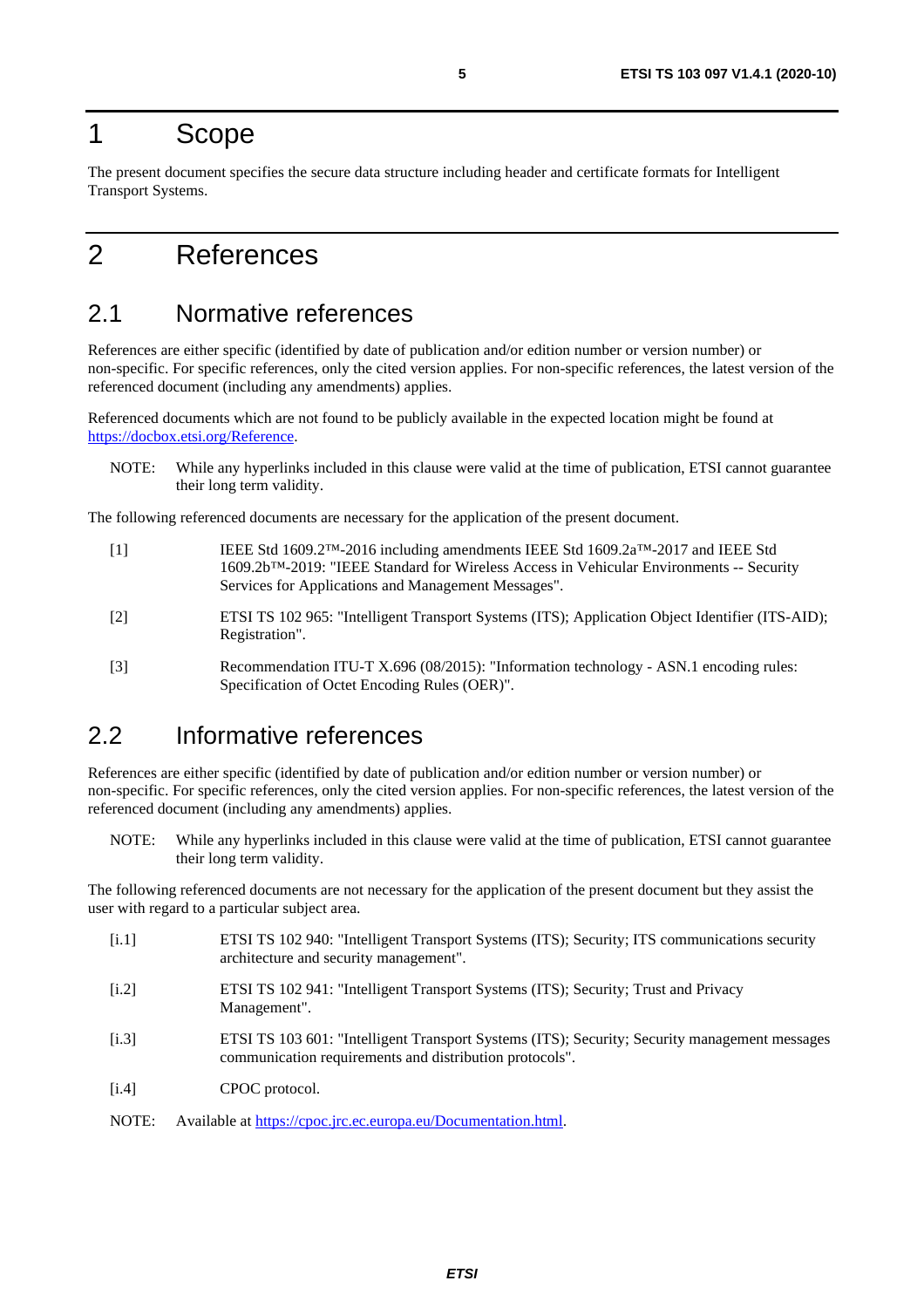# <span id="page-5-0"></span>3 Definition of terms, symbols and abbreviations

3.1 Terms

Void.

### 3.2 Symbols

Void.

### 3.3 Abbreviations

For the purposes of the present document, the following abbreviations apply:

| AA             | <b>Authorization Authority</b>                   |
|----------------|--------------------------------------------------|
| ASN.1          | <b>Abstract Syntax Notation One</b>              |
| AT             | <b>Authorization Ticket</b>                      |
| CA.            | <b>Certification Authority</b>                   |
| <b>CAM</b>     | Cooperative Awareness Message                    |
| <b>COER</b>    | <b>Canonical Octet Encoding Rules</b>            |
| <b>CRL</b>     | <b>Certificate Revocation List</b>               |
| <b>CTL</b>     | Certificate Trust List                           |
| <b>DENM</b>    | Decentralized Environmental Notification Message |
| EA             | <b>Enrolment Authority</b>                       |
| <b>ECDSA</b>   | Elliptic Curve Digital Signature Algorithm       |
| <b>ECIES</b>   | Elliptic Curve Integrated Encryption Scheme      |
| <b>ITS</b>     | <b>Intelligent Transport Systems</b>             |
| <b>ITS-AID</b> | <b>ITS</b> Application <b>ID</b>                 |
| ITS-S          | <b>Intelligent Transport Systems Station</b>     |
| <b>OID</b>     | Object IDentifier                                |
| TLM            | <b>Trust List Manager</b>                        |
|                |                                                  |

### 4 Basic format elements

### 4.1 Based on the published version of IEEE Std 1609.2

Data structures in the present document are defined using Abstract Syntax Notation 1 (ASN.1) and shall be encoded using the Canonical Octet Encoding Rules (COER) as defined in Recommendation ITU-T X.696 [\[3](#page-4-0)]. This includes some data structures in the present document for which a "canonical encoding" is used as defined in IEEE Std 1609.2 [\[1](#page-4-0)].

Clauses 5 and 6 specify and describe the data structures with reference to IEEE Std 1609.2 [\[1](#page-4-0)]. The corresponding ASN.1 module is defined in annex A.

The validity of a certificate shall be assessed as defined in IEEE Std 1609.2 [\[1](#page-4-0)] clause 5.1, using the Hash ID-based revocation method for EA and AA certificates, and no revocation method for authorization tickets and enrolment credentials.

NOTE 1: The CRL for EA and AA certificates is defined in ETSI TS 102 941 [\[i.2](#page-4-0)].

NOTE 2: The rules for verification of the Root CA certificate against the CTL are defined in ETSI TS 102 941 [\[i.2](#page-4-0)].

The validity of signed data shall be assessed as defined in IEEE Std 1609.2 [\[1](#page-4-0)], clause 5.2.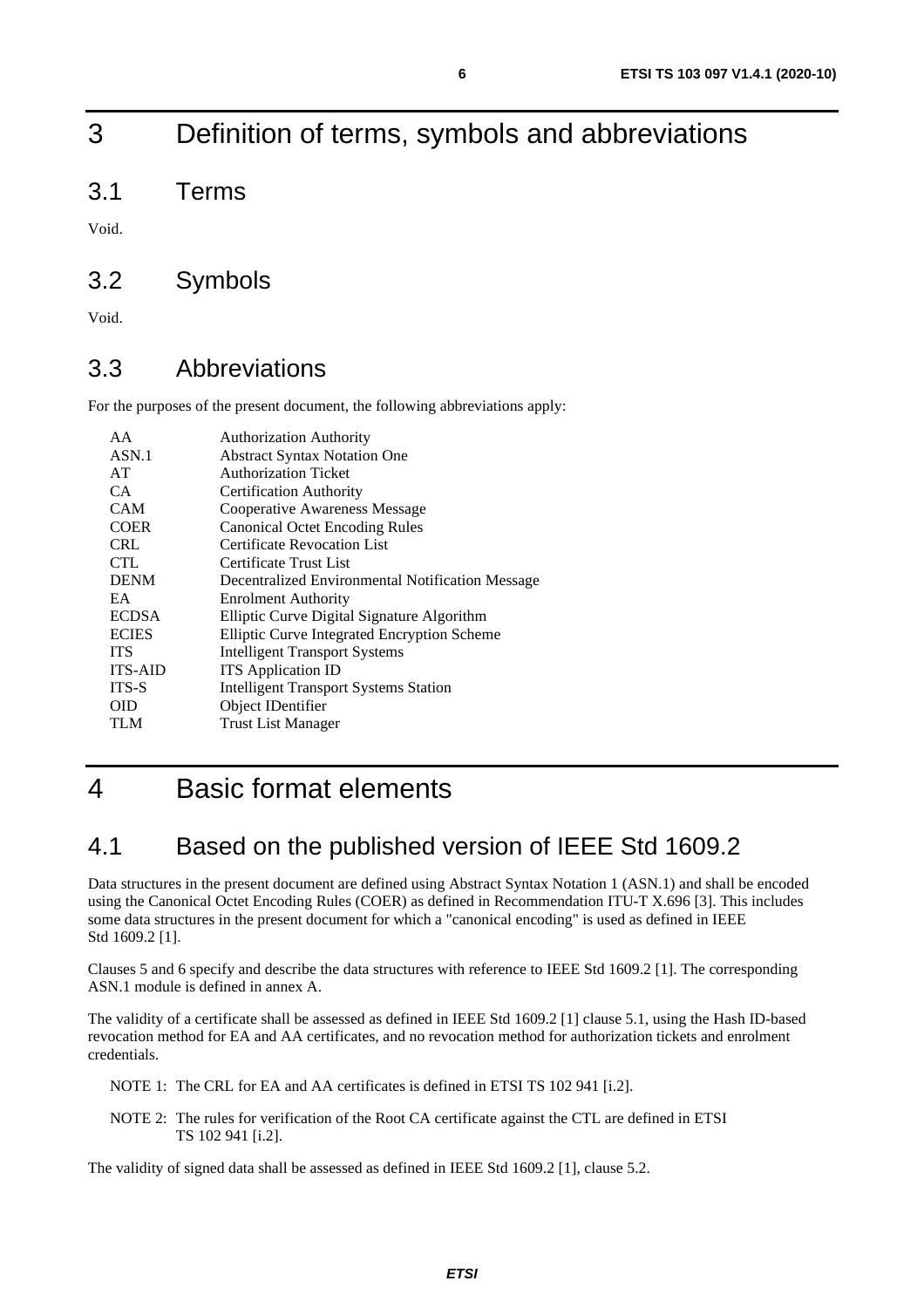### <span id="page-6-0"></span>4.2 Extensions

#### 4.2.1 General process

NOTE 1: This clause and the following clause outline approaches for maintaining and extending the present document and do not directly specify functionality to be implemented.

IEEE Std 1609.2 [\[1](#page-4-0)] structures are extensible using ASN.1 extension mechanisms.

For all extensible IEEE Std 1609.2 [\[1](#page-4-0)] data types other than HeaderInfo, extensions will be done by adding new fields after the extension marker in the underlying IEEE Std 1609.2 [\[1](#page-4-0)] data type. To avoid conflicts that might arise if multiple stakeholder groups want to extend the same IEEE Std 1609.2 [\[1](#page-4-0)] data type at the same time, the rapporteur of the present document will need to coordinate with the editor of IEEE Std 1609.2 [\[1](#page-4-0)] and ensure that different extension identifiers are associated with each different extension that is being simultaneously developed.

NOTE 2: In the above paragraph, "extension identifier" refers to the numeric identifier that the ASN.1 encoder automatically associates with an extension field in an ASN.1 structure. The numeric identifier is assigned automatically by the encoder based on the index of the extension field in the list of extension fields in that structure; it is not an identifier that is assigned through a registration process and visible to a human reader of the ASN.1.

#### 4.2.2 HeaderInfo extensions

EtsiTs103097HeaderInfoExtensions.

**Background.** The HeaderInfo type defined in IEEE Std 1609.2 [\[1](#page-4-0)] has a structure including an ASN.1 "…" extension marker. The fields after the extension marker are the extension fields. The reader is referred to IEEE Std 1609.2 [\[1](#page-4-0)] directly for the current IEEE definition.

In the present document, the type ToBeSignedData shall have the component headerInfo of type HeaderInfo as defined in IEEE Std 1609.2 [\[1](#page-4-0)], clause 6.3.9, with the addition of:

- the component contributedExtensions as specified in clause A.2.2:
	- within the component contributedExtensions, an optional sequence of components of type EtsiOriginatingHeaderInfoExtension as specified in clause A.2.2.

HeaderInfo extensions are included in the component contributedExtensions.

The component contributedExtensions is of type ContributedExtensionBlocks and is a sequence of single extension "blocks" of type ContributedExtensionBlock. Each extension block is defined by an identified contributing organization. The ETSI TC ITS WG5 extension block shall be identified by the integer etsiHeaderInfoContributorId (2). Within the ETSI TC ITS WG5 extension block, each extension shall be of type EtsiOriginatingHeaderInfoExtension. ASN.1 implementing these design principles is specified in clause A.2.2.

The type EtsiOriginatingHeaderInfoExtension is defined in the module EtsiTs103097ExtensionModule specified in clause A.1 and composed of the component id and the component Extn. The component id shall be of type ExtId and shall uniquely identify the extension within the set of EtsiOriginatingHeaderInfoExtensions. The component content shall be associated to the related id according to the information object set EtsiTs103097HeaderInfoExtensions. The ETSI originated extensions shall be defined as information objects of the class Extension and shall be listed in the information object set

NOTE: This approach allows ETSI to specify new extensions as necessary, using an identifier that is entirely under ETSI's control (the EtsiTs103097HeaderInfoExtensionId) to identify those extensions and a separate module called EtsiTs103097ExtensionModule that can be updated by ETSI without a need to change the module IEEE1609dot2.

The data type ExtensionModuleVersion in the module EtsiTs103097ExtensionModule shall indicate the version of the module EtsiTs103097ExtensionModule and shall be imported into the EtsiTs103097Module.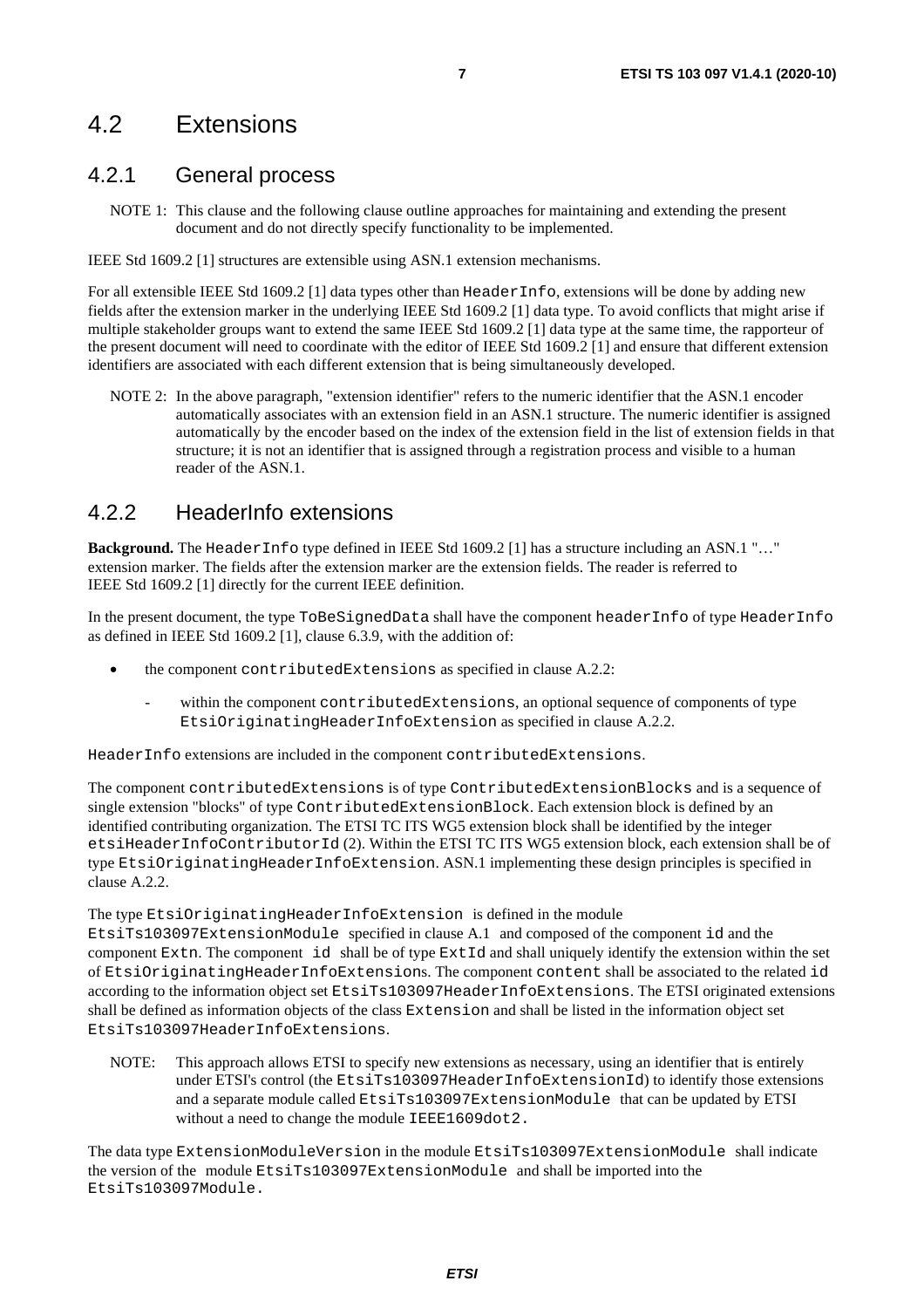# <span id="page-7-0"></span>5 Specification of secure data structure

### 5.1 EtsiTs103097Data

A secure data structure shall be of type EtsiTs103097Data as defined in annex A, which corresponds to a Ieee1609Dot2Data as defined in IEEE Std 1609.2 [\[1](#page-4-0)], clause 6.3.2, with the constraints defined in this clause, in clause 5.2 and in clause 5.3.

The type Ieee1609Dot2Data shall support the following options in the component content:

- The option unsecuredData shall be used to encapsulate an unsecured data structure.
- The option signedData, corresponding to the type SignedData as defined in IEEE Std 1609.2 [\[1](#page-4-0)], clause 6.3.4, shall be used to transfer a data structure with a signature.
- The option encryptedData, corresponding to the type EncryptedData as defined in IEEE Std 1609.2 [\[1](#page-4-0)], clause 6.3.30, shall be used to transfer an encrypted data structure.

The following corresponding profiles of the type EtsiTs103097Data are defined in annex A:

- The parameterized type EtsiTs103097Data-Unsecured using the Ieee1609Dot2Data option unsecuredData.
- The parameterized type EtsiTs103097Data-Signed using the Ieee1609Dot2Data option signedData containing the data structure in the component tbsData.payload.data.
- The parameterized type EtsiTs103097Data-SignedExternalPayload using the Ieee1609Dot2Data option signedData containing the digest of the data structure in the component tbsData.payload.extDataHash.
- The parameterized type EtsiTs103097Data-Encrypted, using the Ieee1609Dot2Data option encryptedData containing the encrypted data structure in the component ciphertext.aes128ccm.ccmCiphertext.
- The parameterized type EtsiTs103097Data- SignedAndEncrypted, using the parameterized type EtsiTs103097Data-Encrypted, containing an encrypted EtsiTs103097Data-Signed.
- The parameterized type EtsiTs103097Data-Encrypted-Unicast using the parameterized type EtsiTs103097Data-Encrypted further constraint to have one entry in the component recipients.
- The parameterized type EtsiTs103097Data-SignedAndEncrypted-Unicast using the parameterized type EtsiTs103097Data-Encrypted containing an encrypted EtsiTs103097Data-Signed and further constraint to have one entry in the component recipients.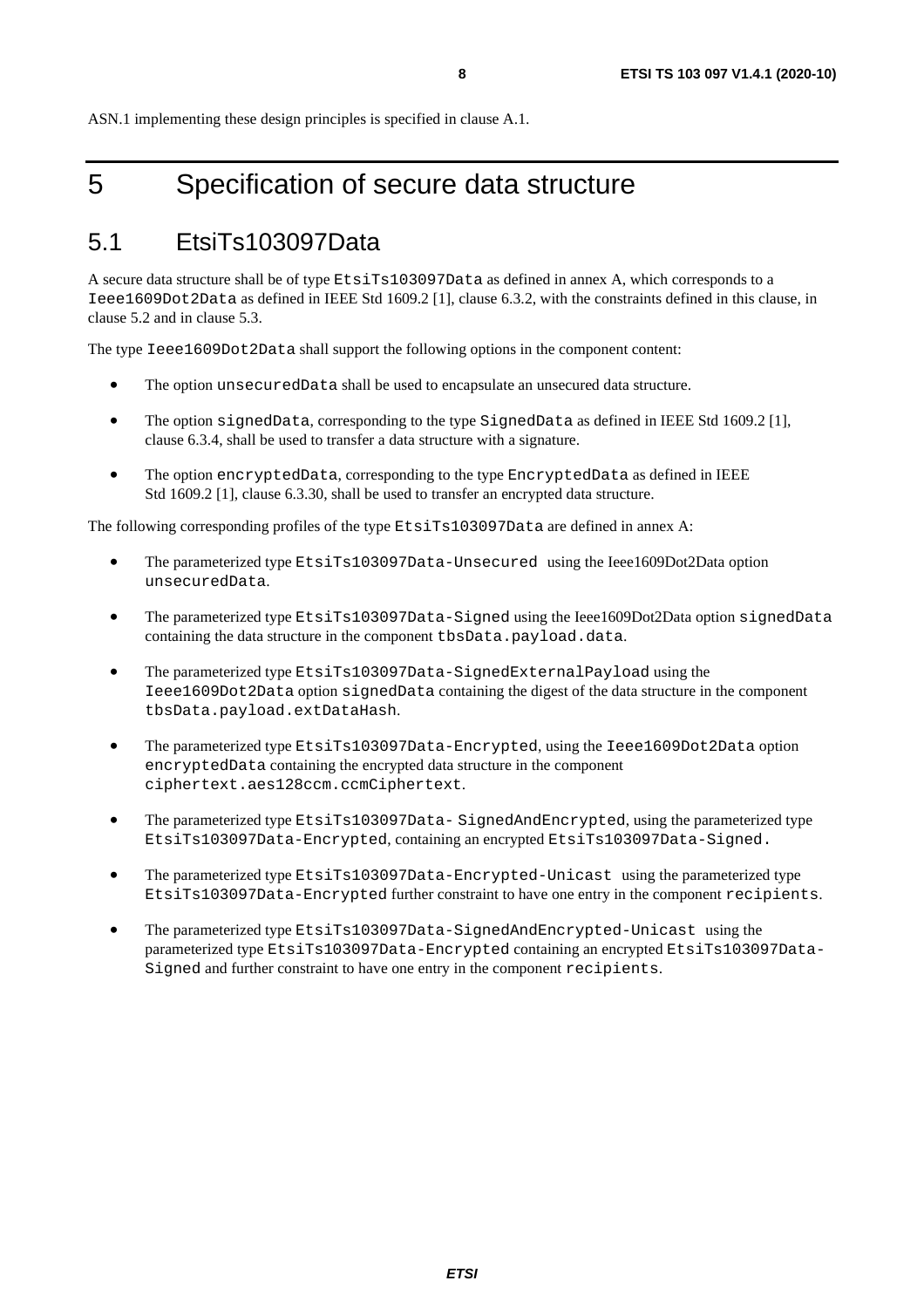### <span id="page-8-0"></span>5.2 SignedData

The type SignedData shall have the following constraints:

- The component hashId of SignedData shall indicate the hash algorithm to be used to generate the hash of the message according to IEEE Std 1609.2 [\[1](#page-4-0)], clauses 6.3.5 and 5.3.3.
- The component tbsData of SignedData shall be of type ToBeSignedData as defined in IEEE Std 1609.2 [\[1](#page-4-0)] clause 6.3.6. The type ToBeSignedData shall have the component payload of type SignedDataPayload as defined in IEEE Std 1609.2 [\[1](#page-4-0)], clause 6.3.7, containing either:
	- the component data, containing the payload to be signed as an Ieee1609Dot2Data; or
	- the component extDataHash, containing the hash of data that is not explicitly transported within the structure.

The type ToBeSignedData shall have the component headerInfo of type HeaderInfo as defined in IEEE Std 1609.2 [\[1](#page-4-0)], clause 6.3.9, and constrained to have the following security headers:

- The component psid containing the ITS-AID corresponding to the contained message.
- The component generationTime as defined in IEEE Std 1609.2 [\[1](#page-4-0)], always present.
- The component expiryTime, as defined in IEEE Std 1609.2 [\[1](#page-4-0)], present or absent according to the specification of message profiles in clause 7.
- The component generationLocation, as defined in IEEE Std 1609.2 [\[1](#page-4-0)], present or absent according to the specification of message profiles in clause 7.
- The component p2pcdLearningRequest always absent.
- The component missingCrlIdentifier always absent.
- The component encryptionKey, as defined in IEEE Std 1609.2 [\[1](#page-4-0)], present or absent according to the specification of message profiles in clause 7.
- The component inlineP2pcdRequest, as defined in IEEE Std 1609.2 [\[1](#page-4-0)], present or absent according to the specification of message profiles in clause 7.
- The component requestedCertificate, as defined in IEEE Std 1609.2 [\[1](#page-4-0)], present or absent according to the specification of message profiles in clause 7.
- The component pduFunctionalType, as defined in IEEE Std 1609.2 [\[1](#page-4-0)], present or absent according to the specification of message profiles in clause 7.
- In the component contributedExtensions, any component of type EtsiOriginatingHeaderInfoExtension identified in the Information Object Set EtsiTcItsHeaderInfoExtensions present or absent according to the specification of the message profiles in clause 7 and according to the specification of the particular extension in the document that specifies it:
	- The extension EtsiTs102941CrlRequest, if present, indicates that the ITS-Station is requesting a CRL according to ETSI TS 103 601 [\[i.3](#page-4-0)], with format as defined in ETSI TS 102 941 [\[i.2](#page-4-0)]. The component issuerId shall indicate the issuer of the CRL and the component lastKnownUpdate, if present, shall indicate the value of the thisUpdate field of the latest CRL that the ITS-Station has available.
	- The extension EtsiTs102941DeltaCtlRequest, if present, indicates that the ITS-Station is requesting a delta CTL according to ETSI TS 103 601 [\[i.3](#page-4-0)], with format as defined in ETSI TS 102 941 [\[i.2](#page-4-0)], using the data structure EtsiTs102941CtlRequest. The component issuerId shall indicate the issuer of the CTL and the component lastKnownCtlSequence, if present, shall indicate the value of the ctlSequence field of the latest CTL that the ITS-Station has available.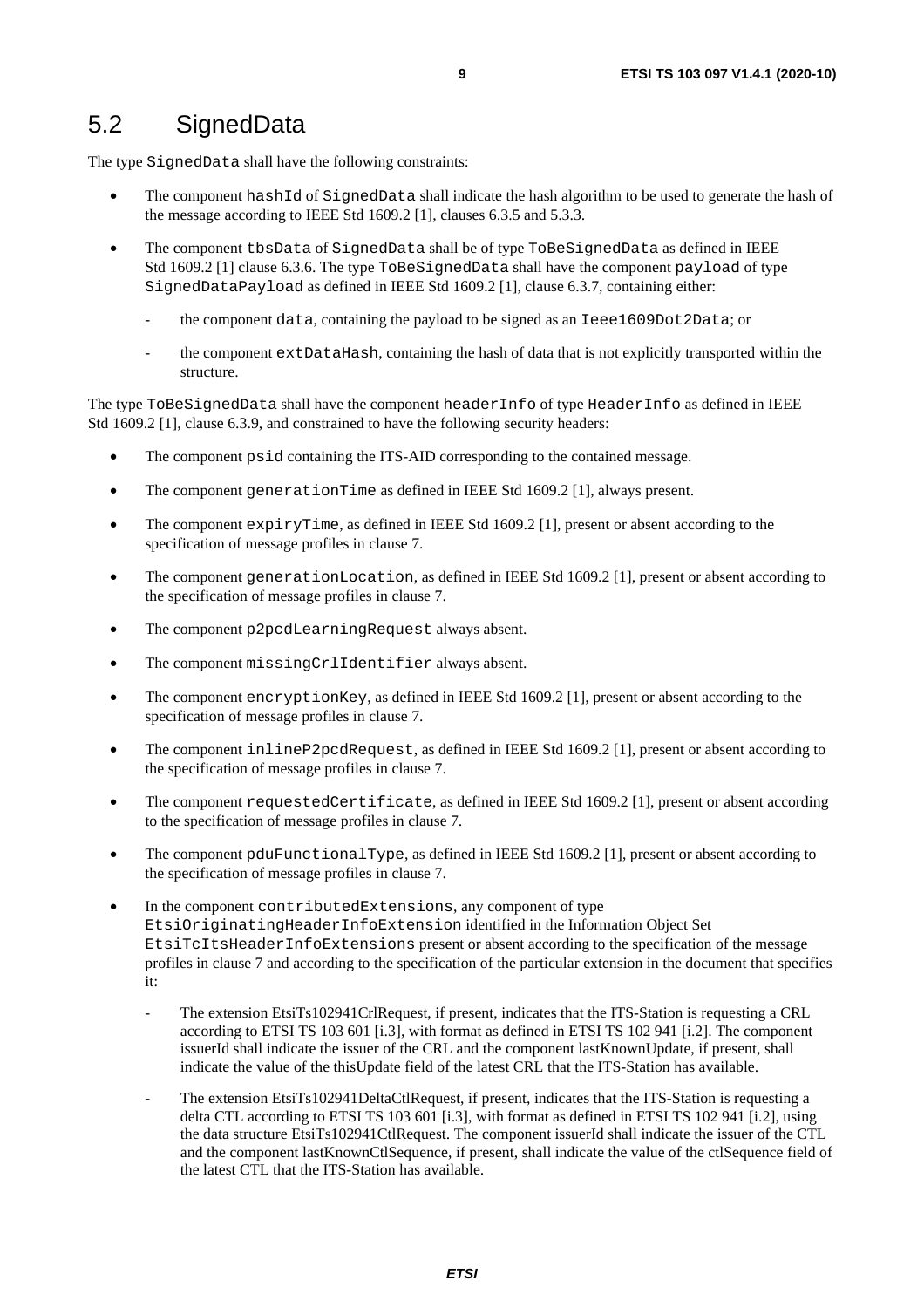- <span id="page-9-0"></span>In the component contributedExtensions, any component of type other than EtsiOriginatingHeaderInfoExtension always absent.
- NOTE: The present document does not specify contributedExtensions fields of type other than EtsiOriginatingHeaderInfoExtension and does not specify what an implementation that processes received secure data structures should do, based on such extensions. Anyhow, compliance to the present document requires an implementation to correctly parse received secure data structures that contain those extensions.

The component signer of SignedData shall be of type SignerIdentifier as defined in IEEE Std 1609.2 [\[1](#page-4-0)], clause 6.3.24, and constrained to one of the following choices:

- digest, containing the digest of the signing certificate as defined in IEEE Std 1609.2 [\[1](#page-4-0)], clause 6.3.26.
- certificate, constrained to only one entry in the SequenceOfCertificate list of type TS103097Certificate, containing the signing certificate as defined in clause 6 of the present document.

The component signature of SignedData shall be of type Signature as defined in IEEE Std 1609.2 [\[1](#page-4-0)], clause 6.3.28 and shall contain the ECDSA signature as defined in IEEE Std 1609.2 [\[1](#page-4-0)], clauses 6.3.29, 6.3.29a and 5.3.1.

### 5.3 EncryptedData

The type EncryptedData shall have the following constraints:

- The component recipients of EncryptedData shall be of type SequenceOfRecipientInfo as defined in IEEE Std 1609.2 [\[1](#page-4-0)], clause 6.3.31. Every entry shall be either of option pskRecipInfo as defined in IEEE Std 1609.2 [\[1](#page-4-0)], clause 6.3.32, of option certRecipInfo, or of option signedDataRecipInfo, as defined in IEEE Std 1609.2 [\[1](#page-4-0)], clause 6.3.34.
- The encryption scheme used shall be ECIES as defined in IEEE Std 1609.2 [\[1](#page-4-0)], clause 5.3.5. The component ciphertext of EncryptedData shall be of type SymmetricCiphertext as defined in IEEE Std 1609.2 [\[1](#page-4-0)] clause 6.3.37 and contain an EtsiTs103097Data encrypted according to IEEE Std 1609.2 [\[1](#page-4-0)], clauses 6.3.38 and 5.3.8.

# 6 Specification of certificate format

A certificate contained in a secure data structure shall be of type EtsiTs103097Certificate as defined in annex A, which corresponds to a single ExplicitCertificate as defined in IEEE Std 1609.2 [\[1](#page-4-0)], clause 6.4.6, with the constraints defined in this clause.

The component toBeSigned of the type EtsiTs103097Certificate shall be of type ToBeSignedCertificate as defined in IEEE Std 1609.2 [\[1](#page-4-0)], clause 6.4.8 and constrained as follows:

- The component id of type CertificateId constrained to choice type name or none.
- The component cracaId set to 000000'H.
- The component crlSeries set to 0'D.
- The component validityPeriod with no further constraints.
- The component region of type GeographicRegion as defined in IEEE Std 1609.2 [[1\]](#page-4-0), present or absent according to the specification of certificate profiles in clause 7.
- The component assuranceLevel of type SubjectAssurance, as defined in IEEE Std 1609.2 [\[1](#page-4-0)], present or absent according to the specification of certificate profiles in clause 7.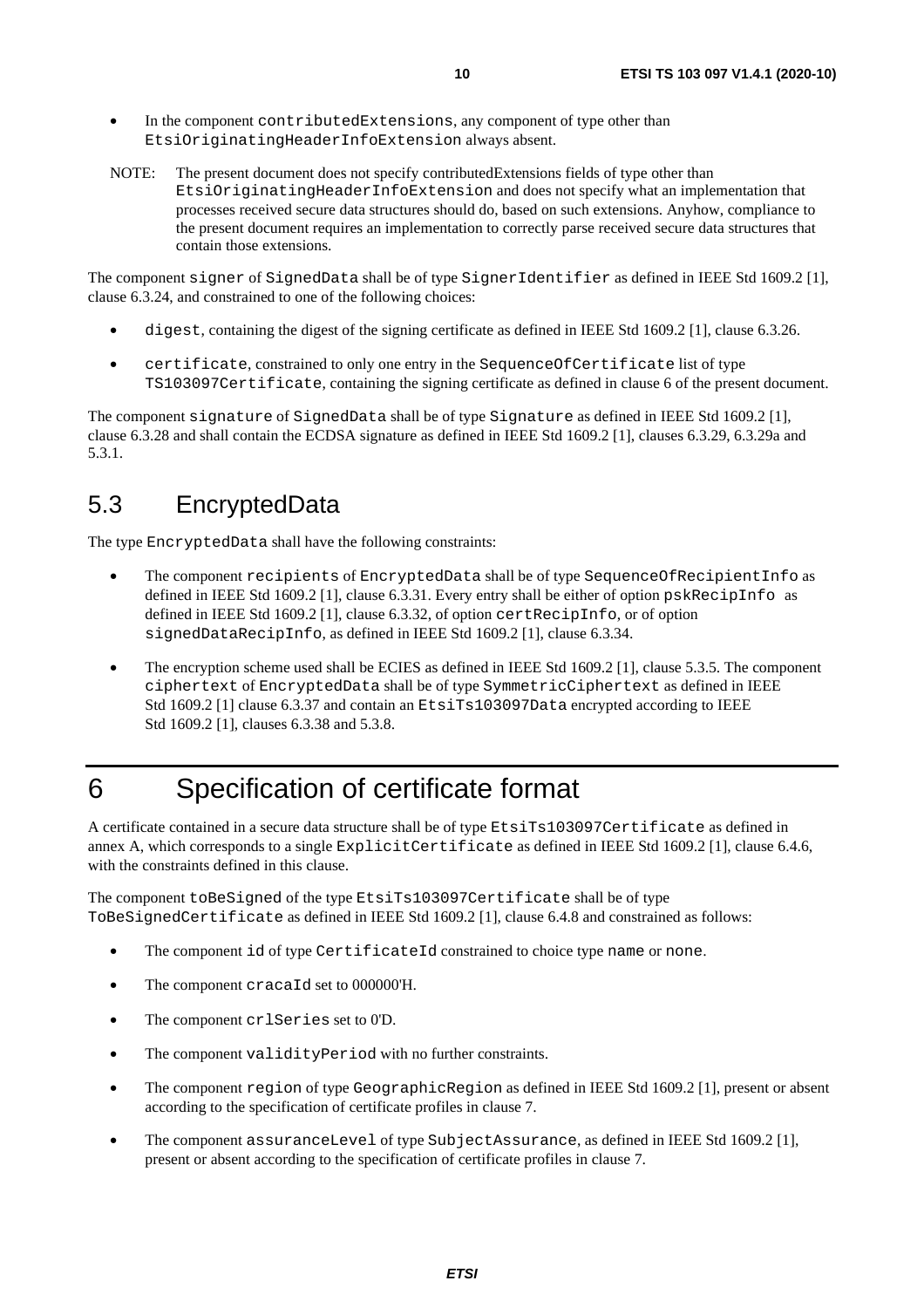- <span id="page-10-0"></span>• The component appPermissions of type SequenceOfPsidSsp as defined in IEEE Std 1609.2 [\[1](#page-4-0)], present or absent according to the specification of certificate profiles in clause 7.
- The component certIssuePermissions of type SequenceOfPsidGroupPermissions, as defined in IEEE Std 1609.2 [\[1](#page-4-0)], present or absent according to the specification of certificate profiles in clause 7.
- At least one of the components appPermissions and certIssuePermissions shall be present.
- The component certRequestPermissions absent.
- The component canRequestRollover absent.
- The component encryptionKey of type PublicEncryptionKey as defined in IEEE Std 1609.2 [\[1](#page-4-0)], present or absent according to the specification of certificate profiles in clause 7.
- The component verifyKeyIndicator of type VerificationKeyIndicator as defined in IEEE Std 1609.2 [\[1](#page-4-0)], present and constrained to the choice verificationKey.
- NOTE: The constraints on cracaId and crlSeries indicate that certificates defined in the present document are not revoked using mechanisms defined in IEEE 1609.2. Revocation mechanisms are defined in ETSI TS 102 941 [\[i.2](#page-4-0)].

The component signature of EtsiTs103097Certificate shall be of type Signature as defined in IEEE Std 1609.2 [\[1](#page-4-0)], clause 6.3.28 and shall contain the signature, calculated by the signer identified in the issuer component, as defined in IEEE Std 1609.2 [\[1](#page-4-0)], clauses 6.3.29, 6.3.29a and 5.3.1.

# 7 Security profiles

### 7.1 Profiles for messages

#### 7.1.1 Security profile for CAMs

The secure data structure containing Cooperative Awareness Messages (CAMs) shall be of type EtsiTs103097Data-Signed as defined in clause [5](#page-7-0).1 and annex A, containing the CAM as the ToBeSignedDataContent, with the additional constraints defined in clause 5.2 and this clause:

- The component signer of SignedData shall be constrained as follows:
	- As default, the choice digest shall be included.
	- The choice certificate shall be included once, one second after the last inclusion of the choice certificate.
	- If the ITS-S receives a CAM signed by a previously unknown AT, it shall include the choice certificate immediately in its next CAM, instead of including the choice digest. In this case, the timer for the next inclusion of the choice certificate shall be restarted.
	- If an ITS-S receives a CAM that includes a tbsdata.headerInfo component of type inlineP2pcdRequest, then the ITS-S shall evaluate the list of certificate digests included in that component: If the ITS-S finds a certificate digest of the currently used authorization ticket in that list, it shall include a the choice certificate immediately in its next CAM, instead of including the choice digest.
- The component tbsdata.headerInfo of SignedData shall be further constrained as follows:
	- psid: this component shall encode the ITS-AID value for CAMs as assigned in ETSI TS 102 965 [\[2](#page-4-0)].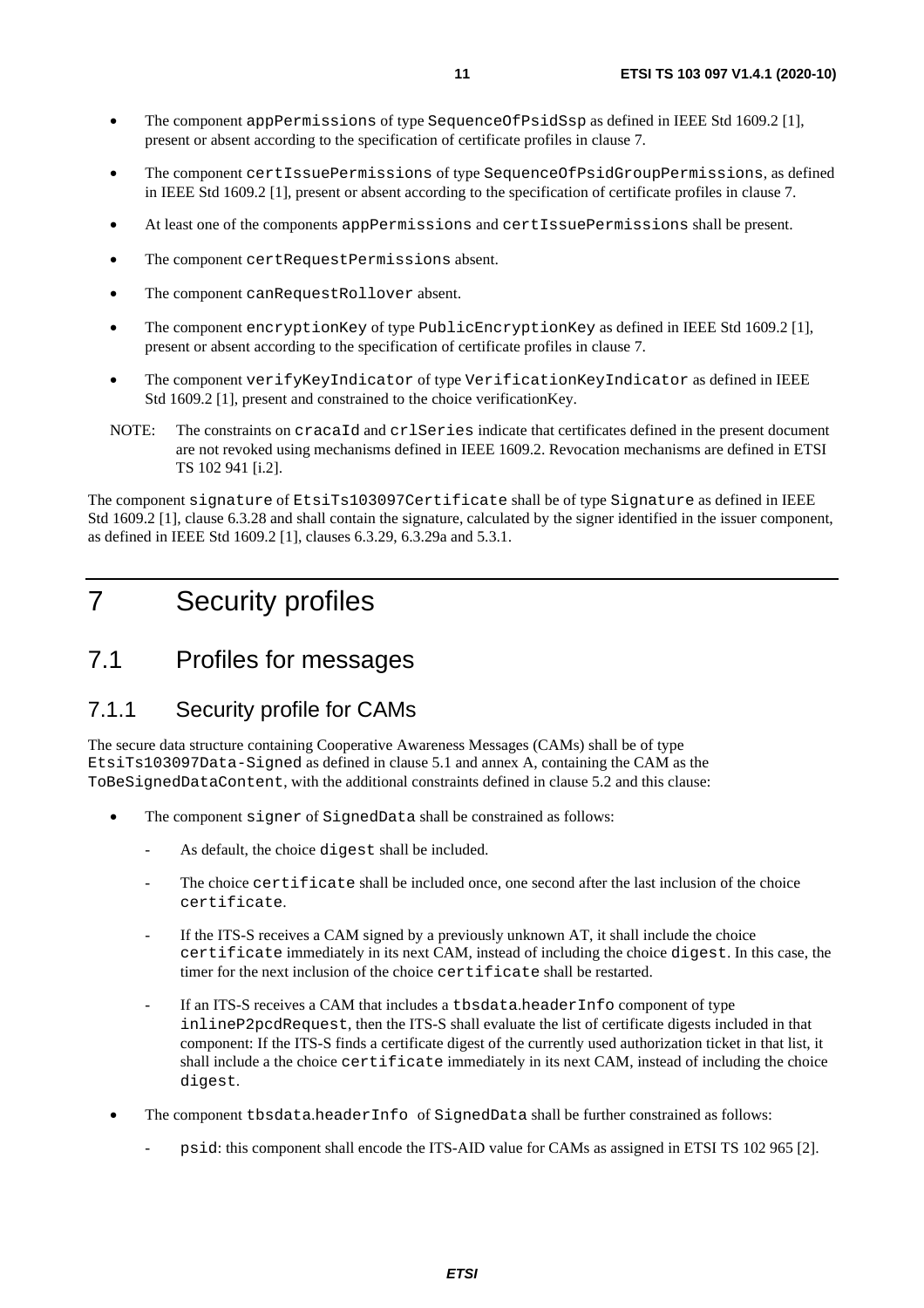- <span id="page-11-0"></span>The component inlineP2pcdRequest shall be included and shall contain the digests of certificates currently unknown to the ITS-Station in the following cases:
	- if the ITS-S received a CAM with the component signer of SignedData set to the choice digest, and this digest points to an unknown authorization ticket;
	- if the ITS-S received a message with the component signer of SignedData set to the choice certificate, and this certificate is signed by an unknown authorization authority certificate, i.e. includes the component issuer referencing an unknown certificate.
- requestedCertificate: If an ITS-S receives a CAM with the component tbsdata.headerInfo including a the component inlineP2pcdRequest, then the ITS-S shall evaluate the list of digests included in that component: If the ITS-S finds a digest of a valid certification authority certificate, it shall include the component requestedCertificate containing the requested certificate immediately in its next CAM:
	- unless before the generation of the next CAM, the ITS-S received another CAM including the component requestedCertificate containing the requested certification authority certificate: in this case the request shall be discarded;
	- unless the component signer of SignedData is of choice certificate according to the rules defined above: in this case the request shall be kept pending and the certificate shall be inserted in the next possible CAM, according to the same conditions.
- Any component of type EtsiOriginatingHeaderInfoExtension appearing in contributedExtensions may be present, absent, present under specified conditions, or optional. As different types of EtsiOriginatingHeaderInfoExtension are specified in future versions of the present document, those future versions will also state whether and under what circumstances those EtsiOriginatingHeaderInfoExtension types are included in CAMs.
- All other components of the component tbsdata.headerInfo allowed to be present according to clause 5 shall not be used and be absent.

#### 7.1.2 Security profile for DENMs

The secure data structure containing Decentralized Environmental Notification Messages (DENMs) shall be of type EtsiTs103097Data-Signed as defined in clause 5.1 and annex A, containing the DENM as the ToBeSignedDataContent, with the additional constraints defined clause 5.2 and in this clause:

- The component signer of SignedData shall be of choice certificate.
- The component tbsdata.headerInfo of SignedData shall be further constrained as follows:
	- generationLocation: shall be present.
	- psid: this component shall encode the ITS-AID value for DENMs as assigned in ETSI TS 102 965 [\[2](#page-4-0)].
	- Any component of type EtsiOriginatingHeaderInfoExtension appearing in contributedExtensions may be present, absent, present under specified conditions, or optional. As different types of EtsiOriginatingHeaderInfoExtension are specified in future versions of the present document, those future versions will also state whether and under what circumstances those EtsiOriginatingHeaderInfoExtension types are included in DENMs.
	- All other components of the component tbsdata.headerInfo allowed to present according to clause 5 shall not be used and be absent.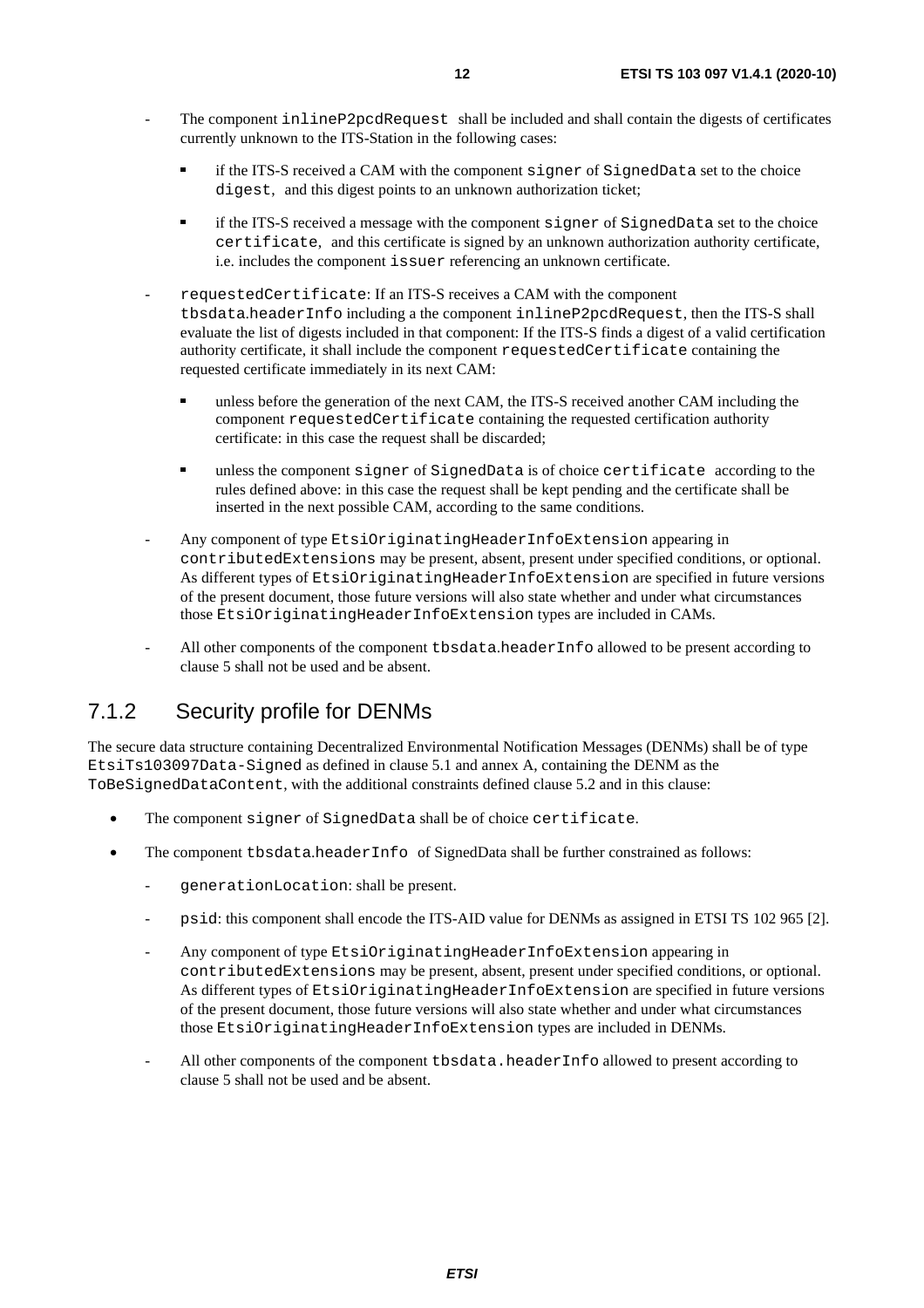### <span id="page-12-0"></span>7.1.3 Generic security profile for other signed messages

The secure data structure containing signed messages other than CAM and DENM shall be of type:

- EtsiTs103097Data-Signed as defined in clause 5.1 and annex A, containing the message as the ToBeSignedDataContent, or of type;
- EtsiTs103097Data-SignedExternalPayload as defined clause 5.1 and in annex A, containing the message digest;

with the additional constraints defined in clause 5.2.

#### 7.1.4 Security profile for encrypted messages

The secure data structure containing encrypted messages shall be of type EtsiTs103097Data-Encrypted as defined in clause 5.1 and annex A, containing the message as the ToBeEncryptedDataContent, with the additional constraints defined in clause 5.3.

#### 7.1.5 Security profile for signed and encrypted messages

The secure data structure containing signed and then encrypted messages shall be of type EtsiTs103097Data-SignedAndEncrypted as defined in clause 5.1 and annex A, containing the message as the ToBesignedAndEncryptedDataContent. This corresponds to an EtsiTs103097Data of type EtsiTs103097Data-Encrypted, containing an EtsiTs103097Data of type EtsiTs103097Data-Signed, containing the message as the ToBeSignedDataContent.

### 7.2 Profiles for certificates

#### 7.2.1 Authorization tickets

This clause defines additional aspects of authorization tickets as defined in ETSI TS 102 940 [\[i.1](#page-4-0)]. Authorization tickets shall be of type EtsiTs103097Certificate as defined in clause 6, with the following constraints:

- The component issuer shall be of choice sha256AndDigest or sha384AndDigest as defined in IEEE Std 1609.2 [\[1](#page-4-0)], clause 6.4.7.
- The toBeSigned component appPermissions shall be used to indicate message signing permissions, i.e. permissions to sign an EtsiTs103097Data.
- The toBeSigned component CertificateId shall be set to the choice none.
- The toBeSigned component certIssuePermissions shall be absent.

### 7.2.2 Enrolment credential

This clause defines additional aspects of enrolment credentials (i.e. long-term certificates) as defined in ETSI TS 102 940 [\[i.1](#page-4-0)]. Enrolment credentials shall be of type EtsiTs103097Certificate as defined in clause 6, with the following constraints:

- The component issuer shall be of choice sha256AndDigest or sha384AndDigest as defined in IEEE Std 1609.2 [\[1](#page-4-0)] clause 6.4.7.
- The toBeSigned components appPermissions shall be used to indicate message signing permissions, i.e. permissions to sign a certificate request message contained in an EtsiTs103097Data.

NOTE: An example of certificate request messages is given in ETSI TS 102 941 [\[i.2](#page-4-0)].

The toBeSigned component CertificateId shall be set to the choice name and shall contain a unique name associated to the enrolment credential.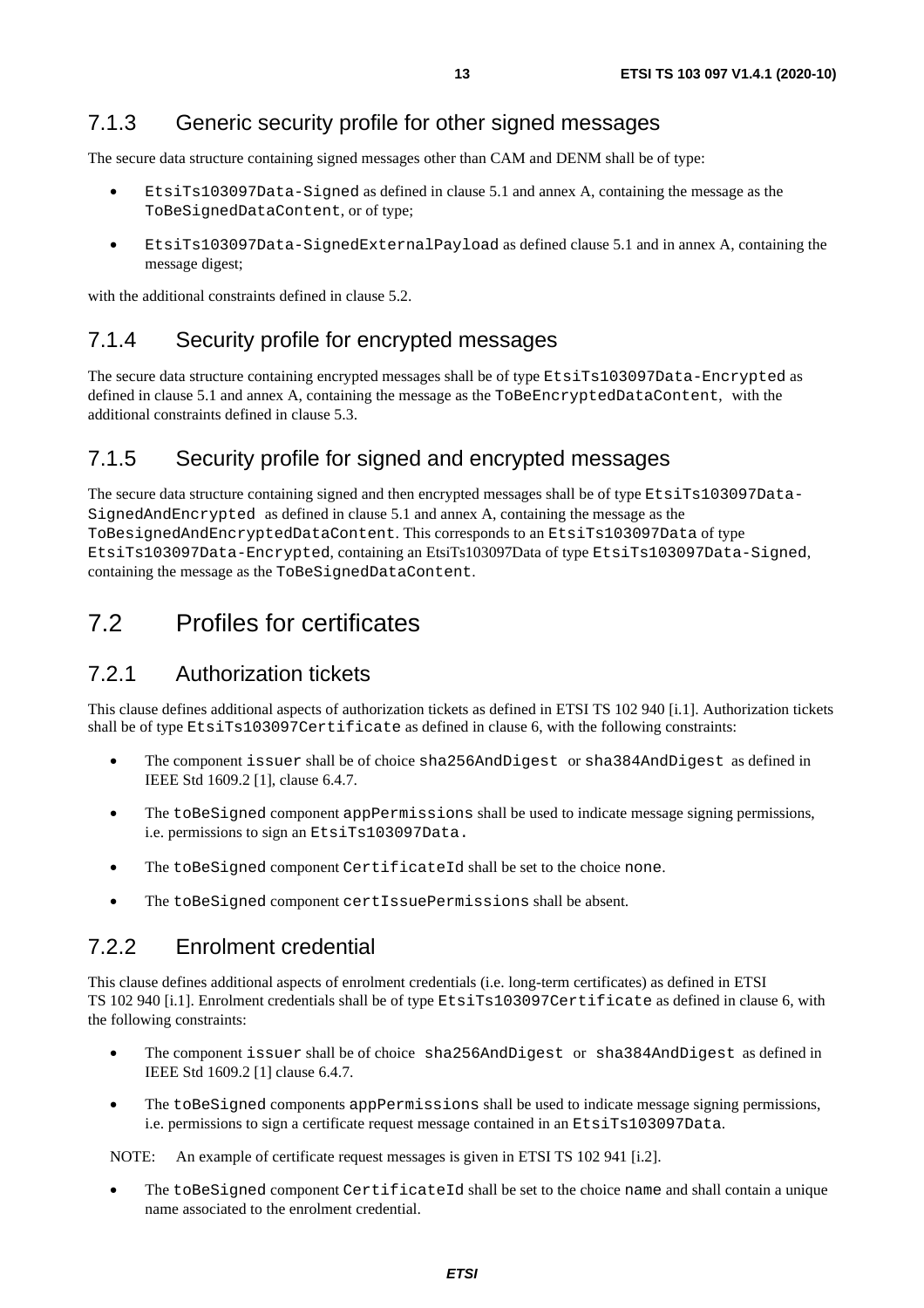<span id="page-13-0"></span>• The toBeSigned component certIssuePermissions shall be absent.

### 7.2.3 Root CA certificates

This clause defines additional aspects of Root CA certificates as defined in ETSI TS 102 940 [\[i.1](#page-4-0)]. Root CA certificates shall be of type EtsiTs103097Certificate as defined in clause 6, with the following constraints:

- The component issuer shall be set to self.
- These toBeSigned components shall be included in addition to those specified in clause 6:
	- certIssuePermissions shall be used to indicate issuing permissions, i.e. permissions to sign subordinate certification authority certificates with certain permissions.
	- appPermissions shall be used to indicate permissions to sign:
		- CRLs and contain the ITS-AID for the CRL as assigned in ETSI TS 102 965 [\[2](#page-4-0)].
		- CTLs and contain the ITS-AID for the CTL as assigned in ETSI TS 102 965 [\[2](#page-4-0)].

The toBeSigned component CertificateId shall be set to the choice name and shall contain a unique name associated to the root certification authority.

Additional requirements to Root CA certificates are defined in CPOC protocol [\[i.4](#page-4-0)].

### 7.2.4 Subordinate certification authority certificates

This clause defines additional aspects of subordinate certification authority certificates, i.e. enrolment and authorization authorities certificates as defined in ETSI TS 102 940 [\[i.1](#page-4-0)]. Subordinate certification authority certificates shall be of type EtsiTs103097Certificate as defined in clause 6, with the following constraints:

- The component issuer shall be set to sha256AndDigest or sha384AndDigest as defined in IEEE Std 1609.2 [\[1](#page-4-0)] clause 6.4.7.
- These toBeSigned components shall be included in addition to those specified in clause 6:
	- encryption key: this component shall contain a public encryption key for ITS-Stations to encrypt messages to the enrolment / authorization authority.
	- certIssuePermissions: this component shall be used to indicate issuing permissions, i.e. permissions to sign an enrolment credential / authorization ticket with certain permissions.
	- appPermissions: this component shall be used to indicate message signing permissions, i.e. permissions to sign certificate response messages contained in an EtsiTs103097Data.

NOTE: An example of certificate response messages is given in ETSI TS 102 941 [\[i.2](#page-4-0)].

The toBeSigned component CertificateId shall be set to the choice name contain a unique name associated to the certification authority, or shall be set to the choice none.

Additional requirements to Root CA certificates are defined in CPOC protocol [\[i.4](#page-4-0)].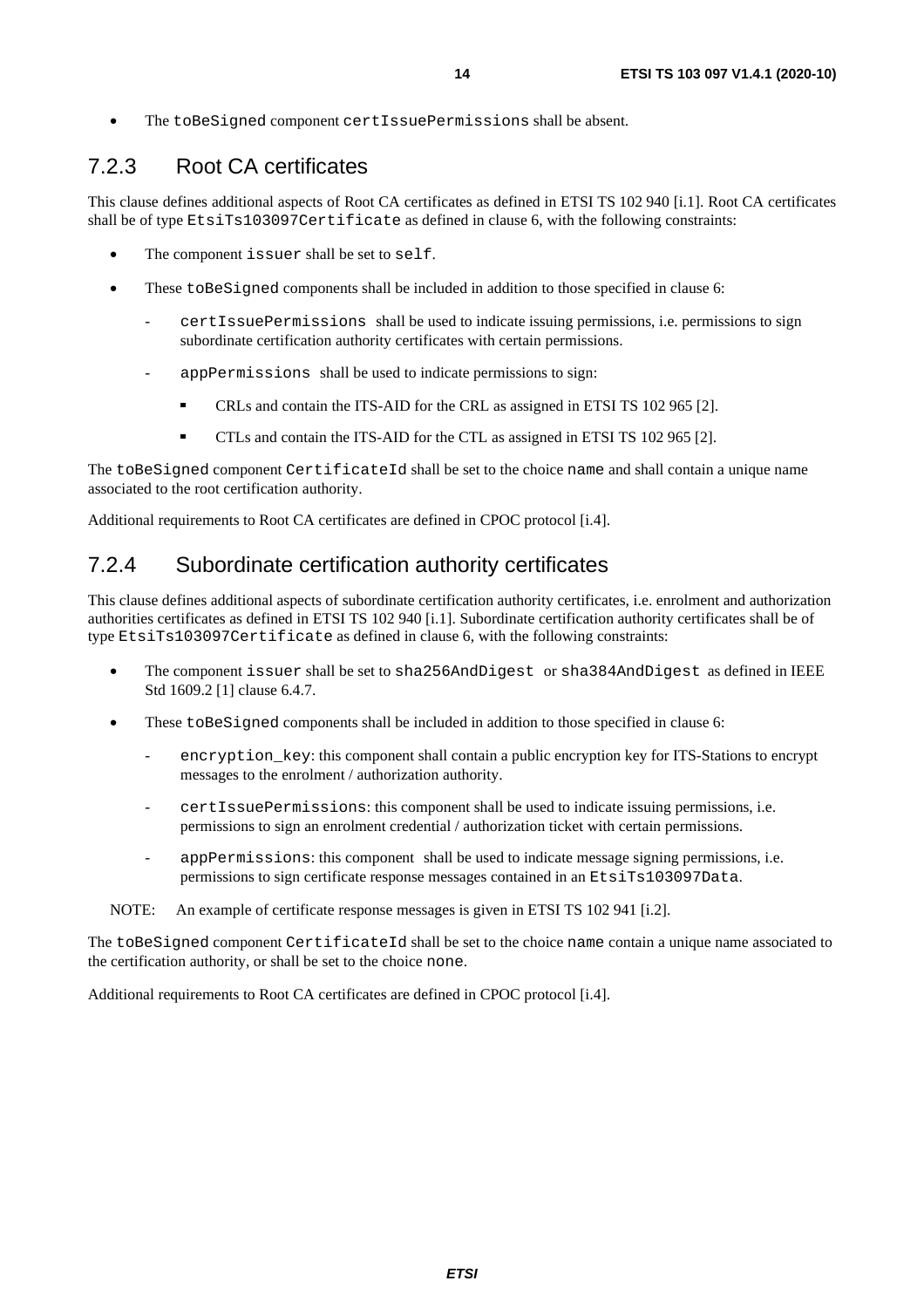### <span id="page-14-0"></span>7.2.5 Trust List Manager certificate

This clause defines additional aspects of Trust List Manager certificates. Trust List Manager certificates shall be of type EtsiTs103097Certificate as defined in clause 6, with the following constraints:

- The component issuer shall be set to self.
- These toBeSigned components shall be included in addition to those specified in clause 6:
	- appPermissions: this component shall contain the ITS-AID for the CTL as assigned in ETSI TS 102 965 [\[2](#page-4-0)].
- The toBeSigned component CertificateId shall be set to the choice name and contain the unique name string associated to the TLM.
- These toBeSigned components shall be absent:
	- encryptionKey.
	- certIssuePermissions.

Additional requirements to Root CA certificates are defined in CPOC protocol [\[i.4](#page-4-0)].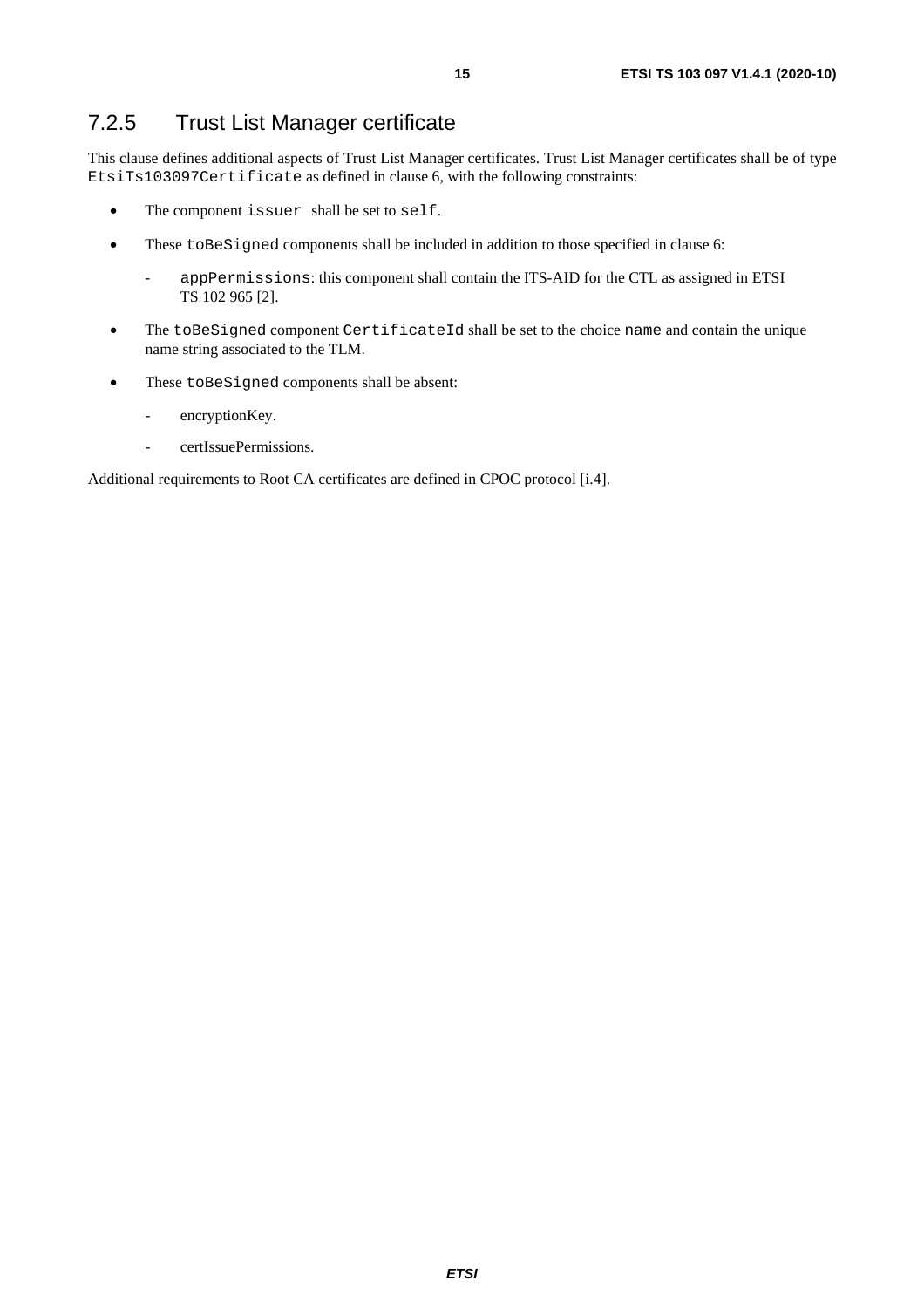# <span id="page-15-0"></span>Annex A (normative): ASN.1 Modules

# A.1 ETSI TS 103 097 ASN.1 Modules

This clause provides the normative ASN.1 modules containing the syntactical definitions of the data types defined in the present document. The ASN.1 modules import data types from the ASN.1 modules defined in IEEE Std 1609.2 [\[1](#page-4-0)].

The EtsiTs103097Module ASN.1 module is identified by the Object Identifier {itu-t(0) identified-organization(4) etsi(0) itsDomain(5) wg5(5) secHeaders(103097) core(1) version2(2)}. The module can be downloaded as a file as indicated in table A.1. The associated SHA-256 cryptographic hash digest of the referenced file offers a means to verify the integrity of that file.

#### **Table A.1: ETSI TS 103 097 ASN.1 module information**

| Module name  | IEtsiTs103097Module                                                                                             |
|--------------|-----------------------------------------------------------------------------------------------------------------|
| OID          | $\left  \frac{\text{fit}}{0} \right $ identified-organization(4) etsi(0) itsDomain(5) wg5(5) secHeaders(103097) |
|              | $ core(1)$ version $2(2)$                                                                                       |
| Link         | https://forge.etsi.org/rep/ITS/asn1/sec_ts103097/blob/v1.4.1/EtsiTs103097Module.asn                             |
| SHA-256 hash | lc2c2ea66af6e9a0b05bbe9242a898c888e525647d380249ef8f97dbdb645b96c                                               |

The ASN.1 extension module is identified by the Object Identifier  $\{itu-t(0)\}$  identified-organization(4) etsi(0) itsDomain(5) wg5(5) secHeaders(103097) extension(2) version1(1)}. The module can be downloaded as a file as indicated in table A.2. The associated SHA-256 cryptographic hash digest of the referenced file offers a means to verify the integrity of that file.

| Table A.2: ETSI TS 103 097 ASN.1 extension module information |  |  |  |
|---------------------------------------------------------------|--|--|--|
|---------------------------------------------------------------|--|--|--|

| Module name  | IEtsiTs103097ExtensionModule                                                                                                                            |
|--------------|---------------------------------------------------------------------------------------------------------------------------------------------------------|
| OID          | $\left  \frac{\text{fitu-t}(0) \text{ identified-organization}(4) \text{ets}(0) \text{ itsDomain}(5) \text{ wgs}(5) \text{ secHeaders}(103097) \right $ |
|              | extension(2) version(1)                                                                                                                                 |
| Link         | https://forge.etsi.org/rep/ITS/asn1/sec_ts103097/blob/v1.4.1/EtsiTs103097Extension                                                                      |
|              | Module, asn                                                                                                                                             |
| SHA-256 hash | l628cb5a20ff3553898b54d97dafc5a8cc8c171b77dbe29aa8f6fb24e6bfde40c                                                                                       |

# A.2 IEEE 1609.2 ASN.1 modules

### A.2.1 Actual IEEE 1609.2 ASN.1 modules

This clause provides the relevant ASN.1 modules from IEEE Std 1609.2 [\[1](#page-4-0)] (and its amendments), reprinted with permission from IEEE, Copyright © 2016.

The IEEE 1609.2 schema ASN.1 module is identified by the Object Identifier {iso(1) identified-organization(3) ieee(111) standards-association-numbered-series-standards(2) wave-stds(1609) dot2(2) base(1) schema(1) majorversion-2(2)}. The module can be downloaded as a file as indicated in table A.3. The associated SHA-256 cryptographic hash digest of the referenced file offers a means to verify the integrity of that file.

| <b>Module Name</b> | lleee1609Dot2                                                                       |
|--------------------|-------------------------------------------------------------------------------------|
| <b>OID</b>         | {iso(1) identified-organization(3) ieee(111) standards-association-numbered-series- |
|                    | $ $ standards(2) wave-stds(1609) dot2(2) base(1) schema(1) major-version-2(2)}      |
| Link               | https://forge.etsi.org/rep/ITS/asn1/ieee1609.2/blob/1609.2b-2019/IEEE1609dot2.asn   |
| SHA-256 hash       | l53230b0de7ddc6c5ea168d879e2115c0c6e7aa1eb47fb9bc689f126c01d714e0                   |

#### **Table A.3: IEEE Std 1609.2 [\[1](#page-4-0)] schema ASN.1 module information**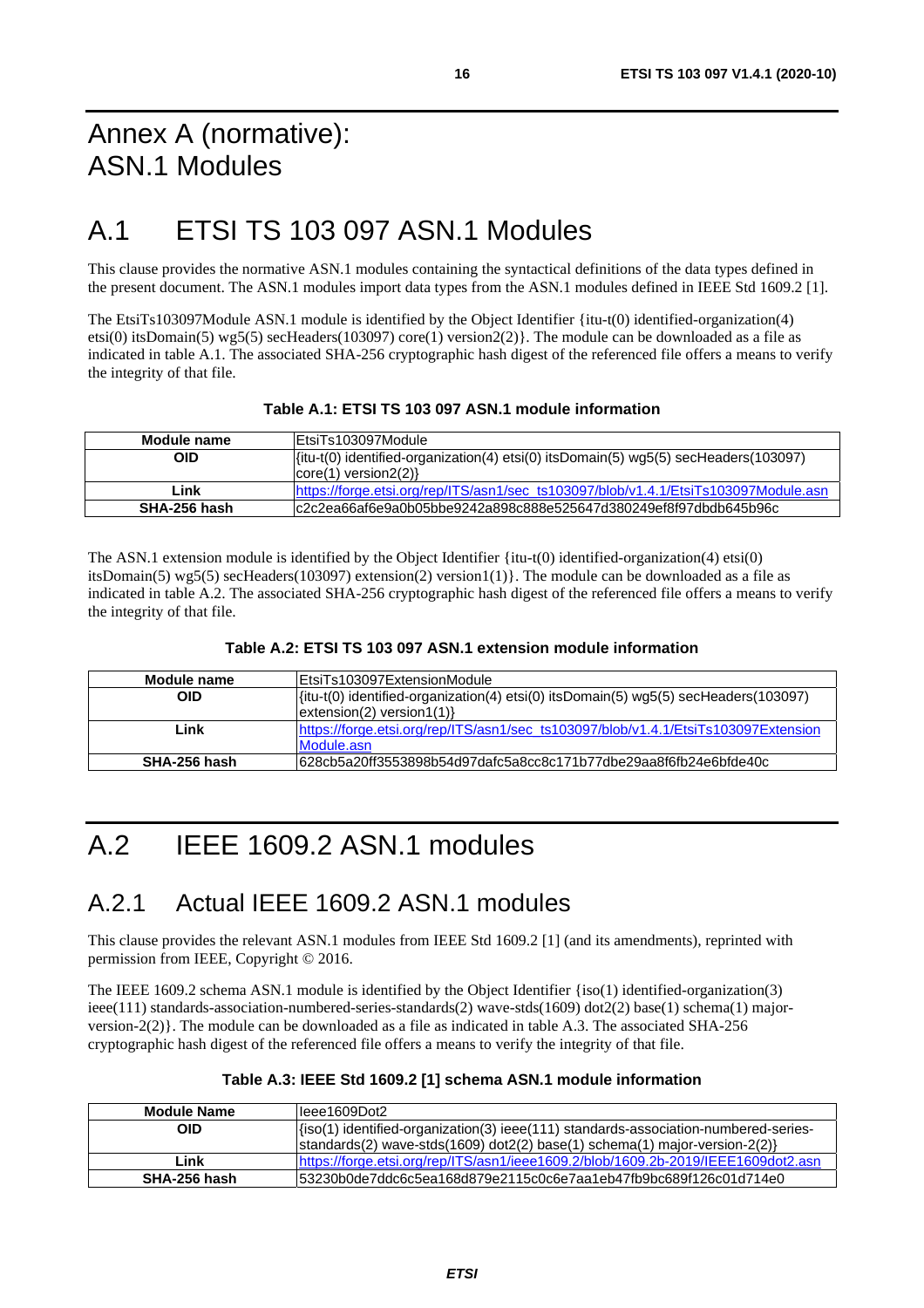<span id="page-16-0"></span>The IEEE 1609.2 base types ASN.1 module is identified by the Object Identifier {iso(1) identified-organization(3) ieee(111) standards-association-numbered-series-standards(2) wave-stds(1609) dot2(2) base(1) base-types(2) majorversion-2(2)}. The module can be downloaded as a file as indicated in table A.4. The associated SHA-256 cryptographic hash digest of the referenced file offers a means to verify the integrity of that file.

**Table A.4: IEEE Std 1609.2 [\[1\]](#page-4-0) base types ASN.1 module information** 

| Module name  | leee1609Dot2BaseTypes                                                               |
|--------------|-------------------------------------------------------------------------------------|
| OID          | {iso(1) identified-organization(3) ieee(111) standards-association-numbered-series- |
|              | $ stands(2)$ wave-stds(1609) dot2(2) base(1) base-types(2) major-version-2(2)}      |
| Link         | https://forge.etsi.org/rep/ITS/asn1/ieee1609.2/blob/1609.2b-                        |
|              | 2019/IEEE1609dot2BaseTypes.asn                                                      |
| SHA-256 hash | l71fb8b72b15ac8cd2a80f786521cd0db7a5f69cc9f9eaa593de92ed924e4eb5d                   |
|              |                                                                                     |

### A.2.2 Provisional changes to the actual IEEE 1609.2 ASN.1 modules

This clause provides the relevant ASN.1 modules from IEEE Std 1609.2 [\[1](#page-4-0)] (and its amendments), amended as specified in this clause.

The IEEE 1609.2 schema ASN.1 module is identified by the Object Identifier {iso(1) identified-organization(3) ieee(111) standards-association-numbered-series-standards(2) wave-stds(1609) dot2(2) base(1) schema(1) majorversion-2(2) minor-version-3(3)}. The module can be downloaded as a file as indicated in table A.5. The associated SHA-256 cryptographic hash digest of the referenced file offers a means to verify the integrity of that file.

#### **Table A.5: Amended IEEE Std 1609.2 [[1](#page-4-0)] schema ASN.1 module information**

| <b>Module Name</b> | lleee1609dot2                                                                                                                                                                              |
|--------------------|--------------------------------------------------------------------------------------------------------------------------------------------------------------------------------------------|
| <b>OID</b>         | {iso(1) identified-organization(3) ieee(111) standards-association-numbered-series-<br>standards(2) wave-stds(1609) dot2(2) base(1) schema(1) major-version-2(2) minor-<br>version- $3(3)$ |
| Link               | https://forge.etsi.org/rep/ITS/asn1/ieee1609.2/blob/1609.2-etsi2020/leee1609Dot2.asn                                                                                                       |
| SHA-256 hash       | l6c6131b4e748e775c82aedda96aba379903ec51d99ebda2b378a96da87fd08e2                                                                                                                          |

The following modifications to the actual IEEE 1609.2 schema module indicated in table A.3 have been applied:

The module's Object Identifier is modified as follows:

```
Ieee1609Dot2 {iso(1) identified-organization(3) ieee(111) 
standards-association-numbered-series-standards(2) wave-stds(1609) 
dot2(2) base(1) scheme(1) map-version-2(2) minor-version-3(3)
```
The IMPORTS statement to import the data type EtsiOriginatingHeaderInfoExtension is modified as follows:

EtsiOriginatingHeaderInfoExtension FROM EtsiTs103097ExtensionModule {itu-t(0) identified-organization(4) etsi(0) itsDomain(5) wg5(5) secHeaders(103097) extension(2) version1(1)} WITH SUCCESSORS;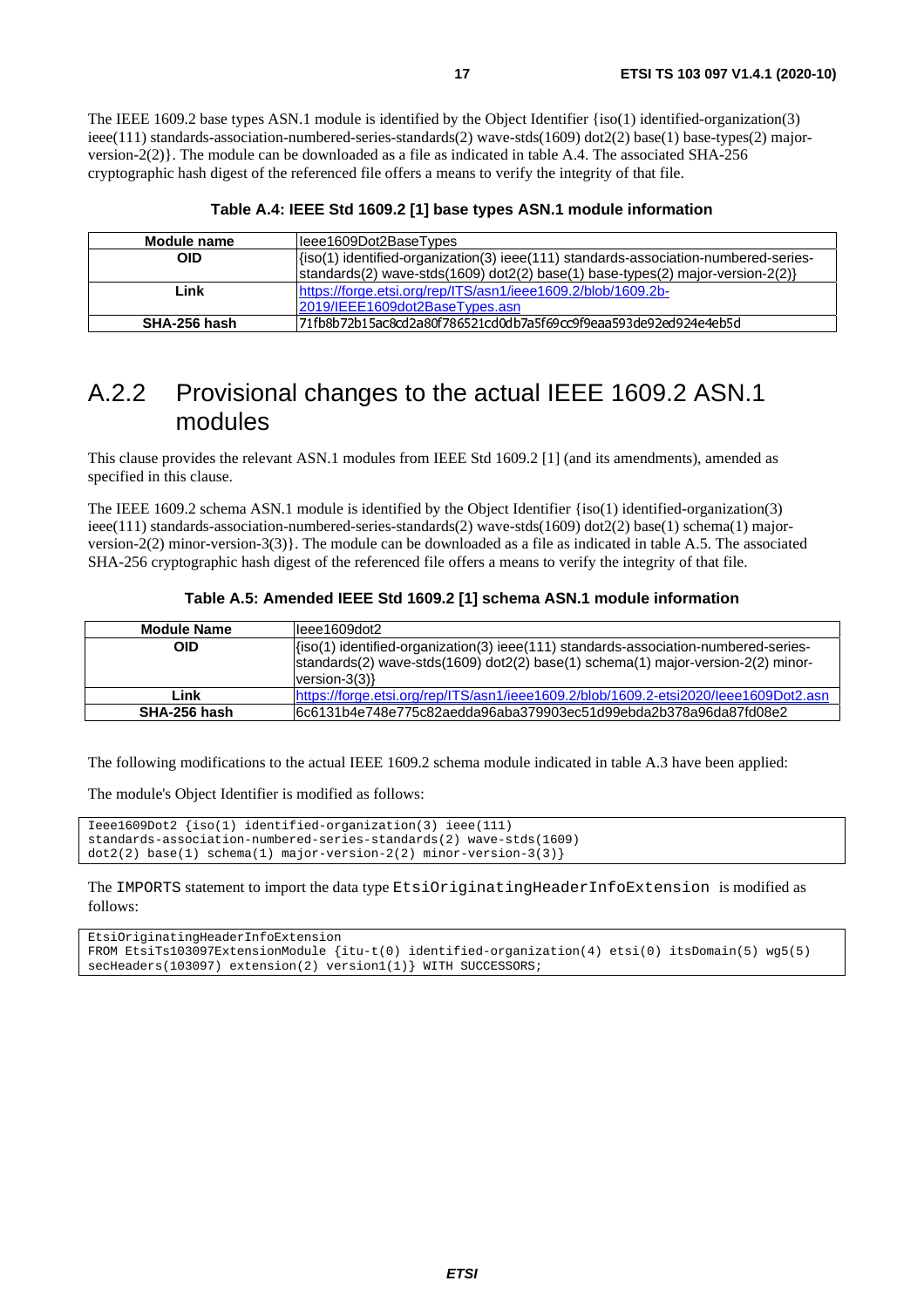The type HeaderInfo is extended and the following structure definitions are added after it:

```
HeaderInfo ::= SEQUENCE { 
     -- add the current elements of HeaderInfo here. 
                                contributedExtensions ContributedExtensionBlocks OPTIONAL 
} 
ContributedExtensionBlocks ::= SEQUENCE (SIZE(1..MAX)) OF ContributedExtensionBlock 
ContributedExtensionBlock ::= SEQUENCE { 
     contributorId IEEE1609DOT2-HEADERINFO-CONTRIBUTED-EXTENSION. 
               &id({Ieee1609dot2HeaderInfoContributedExtensions}), 
     extns SEQUENCE (SIZE(1..MAX)) OF IEEE1609DOT2-HEADERINFO-CONTRIBUTED-EXTENSION. 
                &Extn({Ieee1609dot2HeaderInfoContributedExtensions}{@.contributorId}) 
} 
IEEE1609DOT2-HEADERINFO-CONTRIBUTED-EXTENSION ::= CLASS { 
     &id HeaderInfoContributorId UNIQUE, 
     &Extn 
} WITH SYNTAX {&Extn IDENTIFIED BY &id} 
Ieee1609dot2HeaderInfoContributedExtensions 
     IEEE1609DOT2-HEADERINFO-CONTRIBUTED-EXTENSION ::= { 
     { EtsiOriginatingHeaderInfoExtension IDENTIFIED BY etsiHeaderInfoContributorId}, 
 ... 
}
```
The type HashedData is extended as follows:

```
 HashedData::= CHOICE { 
      sha256HashedData OCTET STRING (SIZE(32)), 
 ..., 
      sha384HashedData OCTET STRING (SIZE(48)), 
      reserved OCTET STRING (SIZE(32)) 
 }
```
NOTE: It is expected that the changes listed in this clause will be adopted in the next version of IEEE 1609.2.

The IEEE 1609.2 base types ASN.1 module is identified by the Object Identifier {iso(1) identified-organization(3) ieee(111) standards-association-numbered-series-standards(2) wave-stds(1609) dot2(2) base(1) base-types(2) majorversion-2(2) minor-version-2(2)}. The module can be downloaded as a file as indicated in table A.6. The associated SHA-256 cryptographic hash digest of the referenced file offers a means to verify the integrity of that file.

#### **Table A.6: Amended IEEE Std 1609.2 [\[1](#page-4-0)] base types ASN.1 module information**

| <b>Module Name</b> | leee1609Dot2BaseTypes                                                                                                                                                |  |
|--------------------|----------------------------------------------------------------------------------------------------------------------------------------------------------------------|--|
| <b>OID</b>         | {iso(1) identified-organization(3) ieee(111) standards-association-numbered-series-<br>standards(2) wave-stds(1609) dot2(2) base(1) base-types(2) major-version-2(2) |  |
|                    | $ minor-version-2(2)\rangle$                                                                                                                                         |  |
| Link               | https://forge.etsi.org/rep/ITS/asn1/ieee1609.2/blob/1609.2-                                                                                                          |  |
|                    | etsi2020/leee1609Dot2BaseTypes.asn                                                                                                                                   |  |
| SHA-256 hash       | l7d919415b924c108cfcf92cee7e101bfb077cf31f5138c86880e25b770a028ac                                                                                                    |  |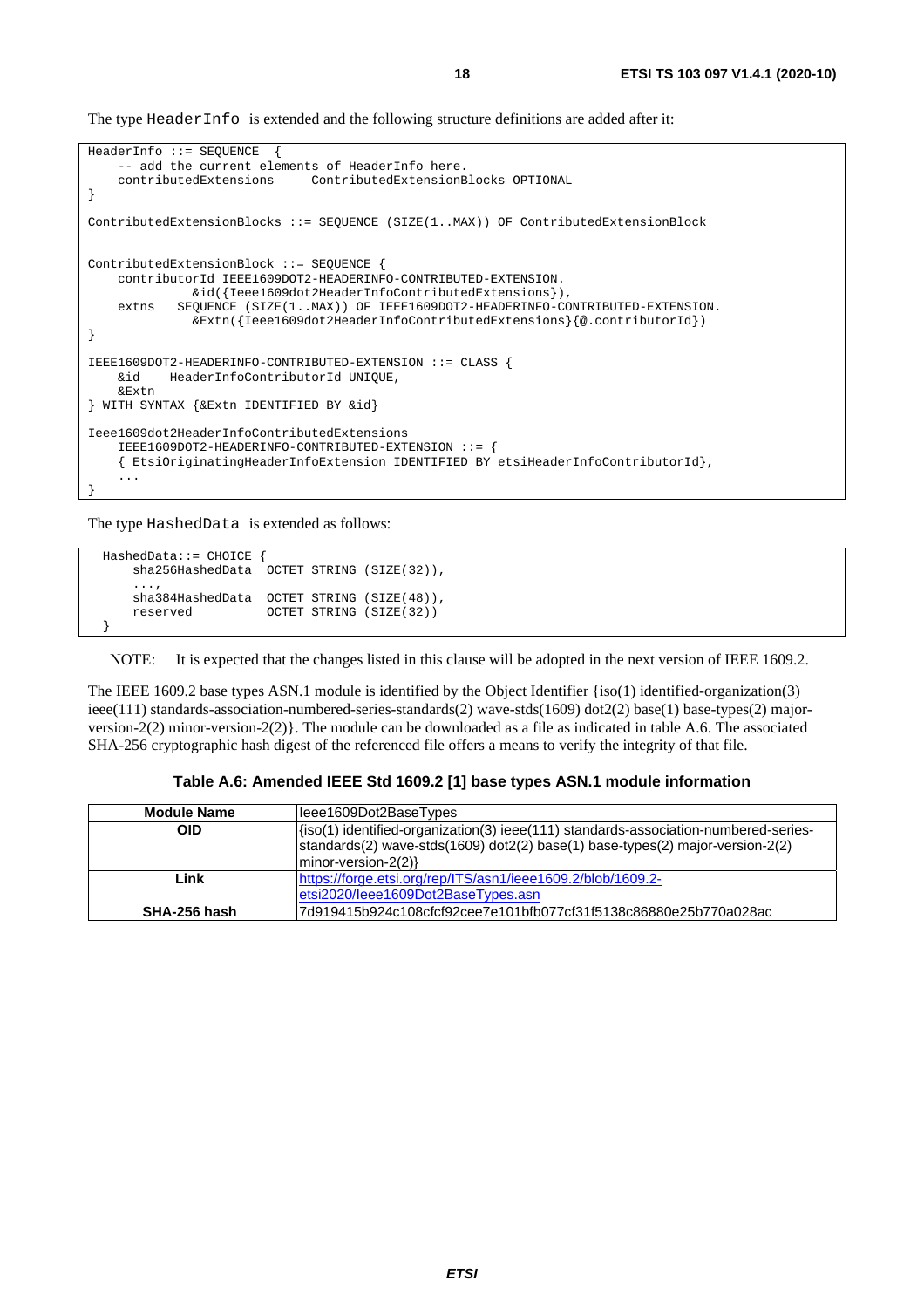# <span id="page-18-0"></span>Annex B (informative): Change history

| Date    | <b>Version</b> | <b>Information about changes</b>                                                                                                                                                                                                                                                                                                                                                                                                                                                                                                                                                                                                                                                                                                                                                                        |
|---------|----------------|---------------------------------------------------------------------------------------------------------------------------------------------------------------------------------------------------------------------------------------------------------------------------------------------------------------------------------------------------------------------------------------------------------------------------------------------------------------------------------------------------------------------------------------------------------------------------------------------------------------------------------------------------------------------------------------------------------------------------------------------------------------------------------------------------------|
| 2017-10 | 1.3.1          | Entirely re-worked version as a profile of IEEE 1609.2                                                                                                                                                                                                                                                                                                                                                                                                                                                                                                                                                                                                                                                                                                                                                  |
| 2020-07 | 1.4.1          | The following CRs have been implemented:<br>CR#01: Make IEEE 1609.2 HeaderInfo extensible in a way that reduces coordination<br>lburden.<br>CR#02: Add a note clarifying the use of CRLs<br>CR#03: Delete region restriction for TLM certificate<br>CR#04: Delete link certificate specification<br>CR#05: Provisionally add data type to IEEE 1609.2 module to support ETSI TS 102 941<br>update<br>CR#06: Correct typos<br>CR#07: Delete ASN.1 type SingleEtsiTs103097Certificate<br>CR#08: Move newly defined TS103097 data types from ETSI TS 102 941 to ETSI TS<br>103 097<br>CR#09: Adopt IEEE 1609.2b as reference<br>CR#10: Allow the use of pduFunctionalType<br>All the CRs are available at the following link:<br>https://docbox.etsi.org/ITS/Open/Implemented%20CRs/TS%20103%20097/V1.4.1/ |